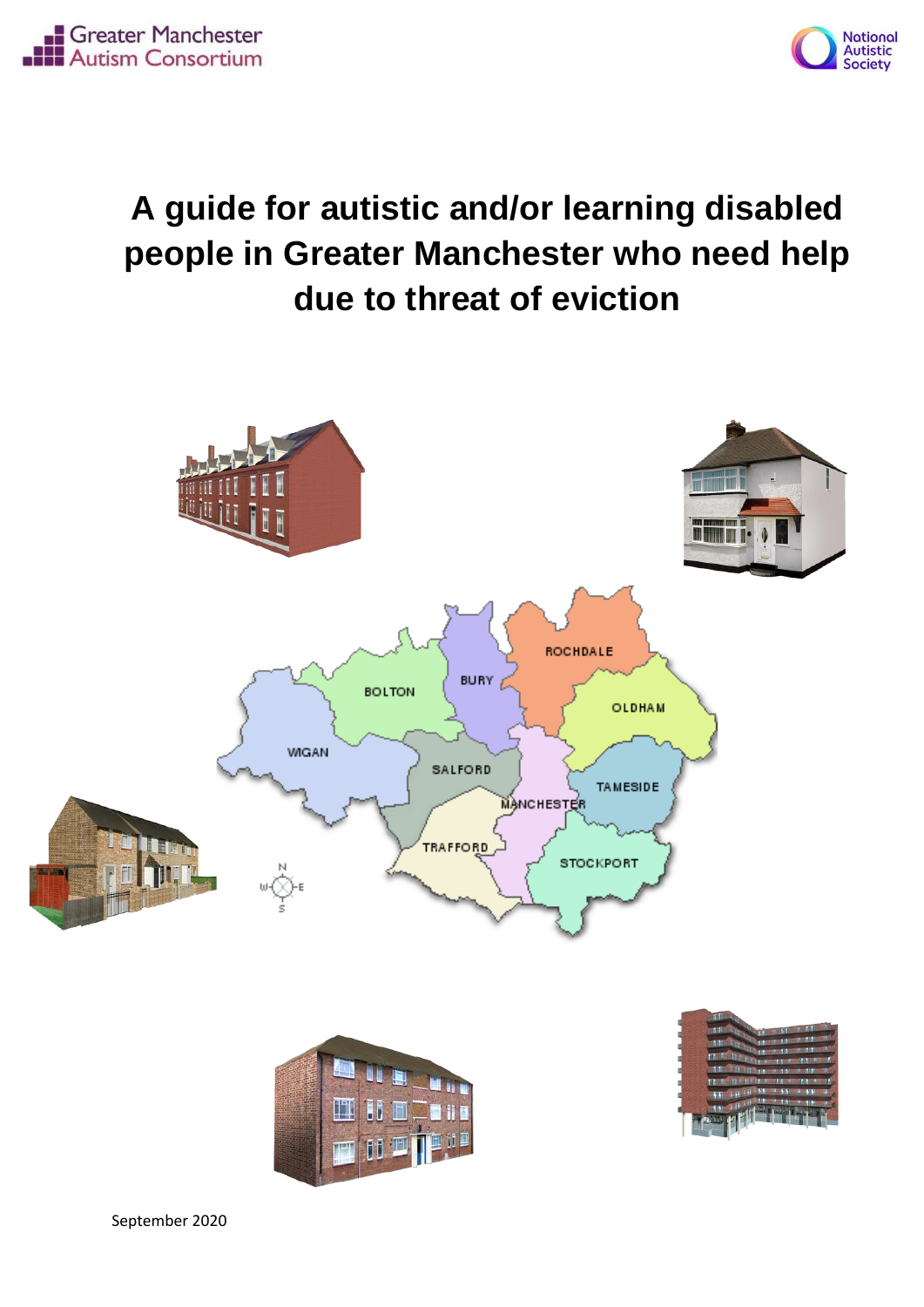#### **Contents**

| Page 3    |     | Introduction                             |
|-----------|-----|------------------------------------------|
| Pages 4-5 |     | What is an eviction?                     |
| Page      | - 6 | If you have nowhere to stay tonight      |
| Page 7    |     | Useful links about your rights           |
| Page      | - 8 | <b>Example of Reasonable Adjustments</b> |
| Page      | -9  | Useful Information and sources of help   |
|           |     |                                          |

Thank you to Citizen's Advice and Shelter as most of the information in this leaflet has been taken from www.citizensadvice.org.uk and www.Shelter.org,uk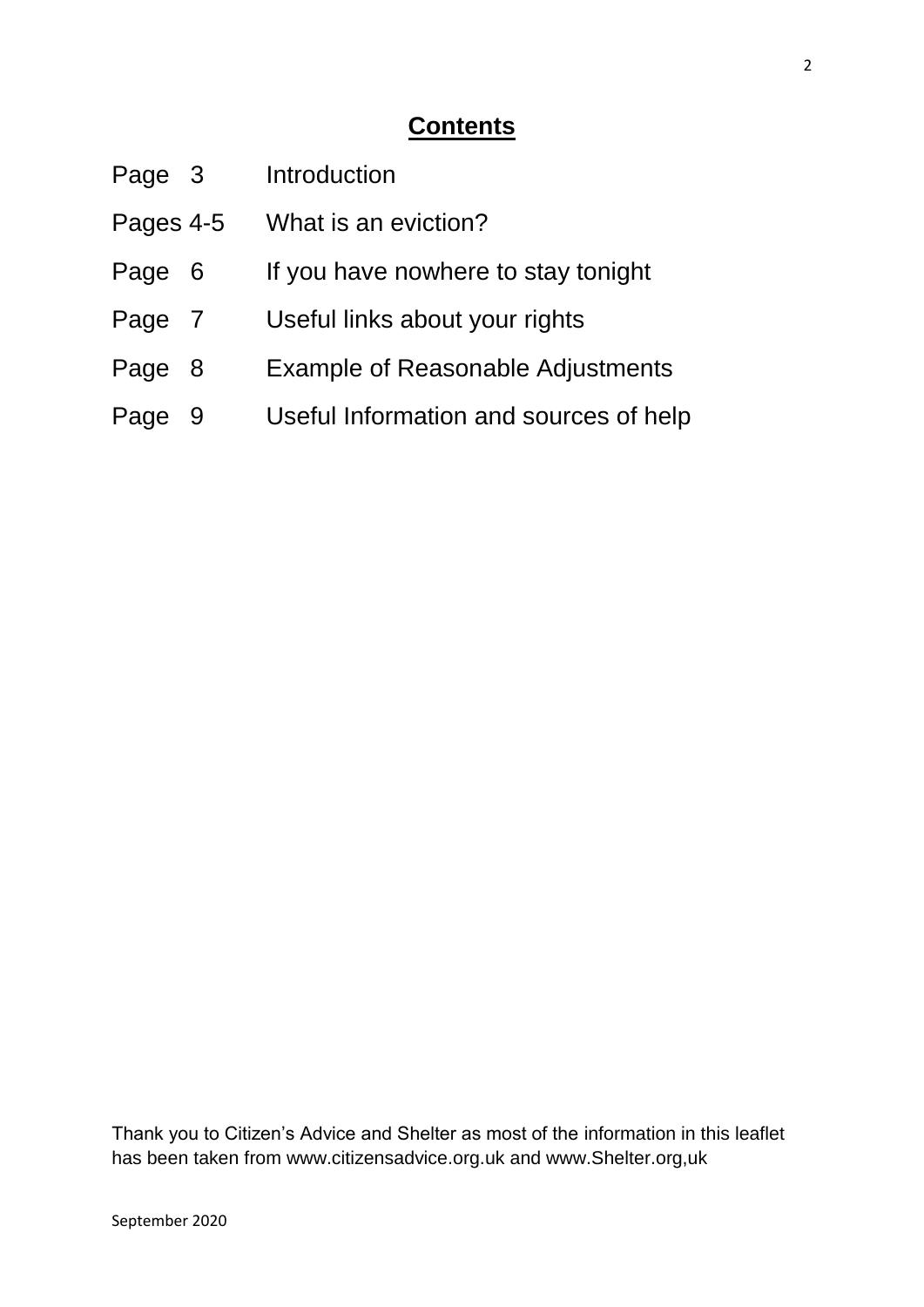#### **Introduction**

Eviction is a stressful and frightening process for most people and it can be hard to understand what support is available.

This resource has been developed by the Greater Manchester Autism and Learning Disability Housing Implementation group. The group is made up of autistic people and their families and professionals from many different sectors including housing. The purpose of the resource is to support autistic people and people with learning disabilities to identify support if they are under threat of an eviction.

Although we have linked autistic and learning disabled people together in this document, it is important to state that the needs of the two groups are often very different and we strongly advise that the support offered is person- centred and that assumptions are not made about needs and adiustments.

There are five documents dealing with different aspects of support on housing for autistic and learning disabled people .

This one is for autistic and learning disabled people who are facing threat of eviction. The others are as follows.

A guide to autistic and learning disabled people who need housing advice

A guide to Private Rented Sector Landlords on working with autistic and or learning disabled tenants

A guide to Council/Housing Association Landlords on working with autistic and learning disabled tenants

A guide to Housing Advice organisations on customers with autism or learning disabilities.

All the guides can be found on the GMAC website [www.autismgm.org.uk](http://www.autismgm.org.uk/)

Mari Saeki- On behalf of GM LD and Autism Implementation group, September 2020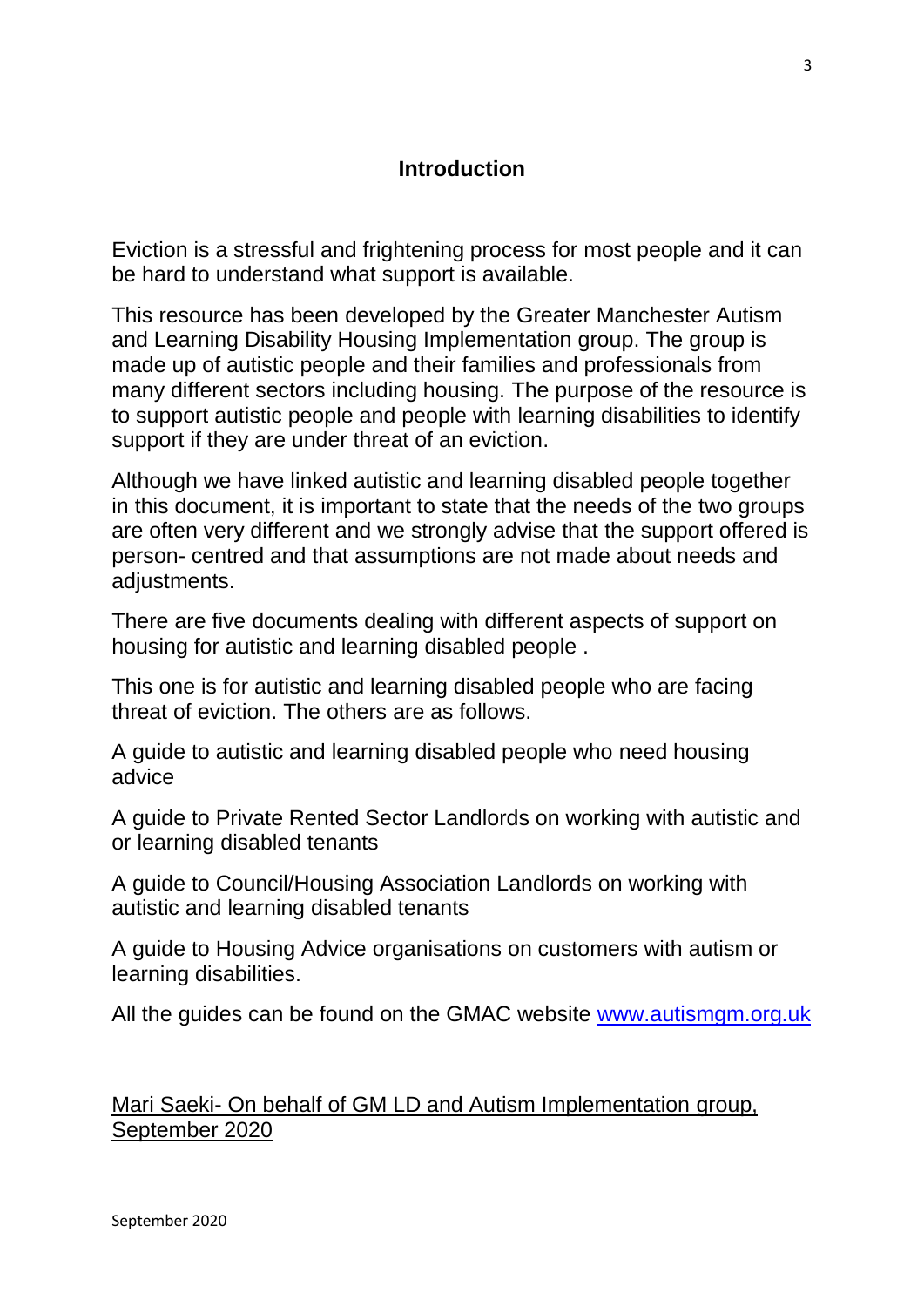#### **Eviction**

If you want to stay living in your rented home but your landlord wants you to move out they will ask you to leave either by telling you face to face, over the phone or in writing. If you don't move out they may start a process to **evict** you. This means to apply to court to force you to leave the house or flat you are renting from them.

We suggest the first thing you do is show your letter about eviction to one of the organisations mentioned on p 7- 13. **Do not move out until you have had some advice about this letter and what to do about it. You have a number of months to try to do something.**

**If you have a diagnosis of autism or a learning disability, it is really important to mention this to whoever is helping you because otherwise people may not understand that they should be making a reasonable adjustment for you ( see p6 about what those are). The council might also be able to advise you with other issues such as debt and mediation.**

#### What are the steps?

You can only be evicted if your landlord has followed the proper steps. They must:

- 1. give you a valid section 21 or section 8 notice
- 2. get a possession order from court if you haven't left by the date on the section 21 or section 8 notice
- 3. ask the court for a warrant of possession if you haven't left by the date on the possession order
- 4. get an eviction warrant from the court this means bailiffs can make you leave your home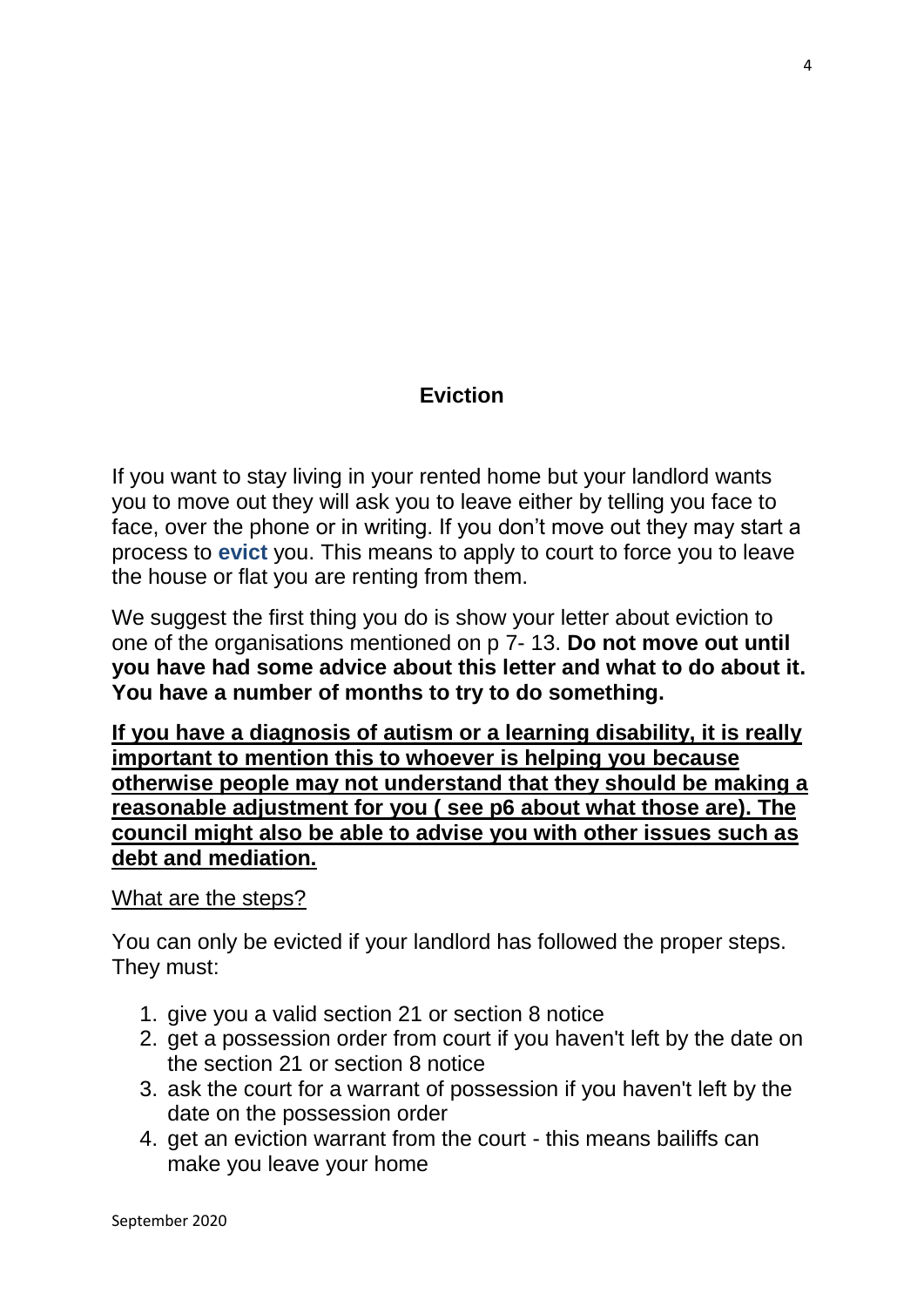#### What is a Section 21 notice?

A section 21 is a legal notice that a landlord can give to start the process to end an [assured shorthold tenancy](https://england.shelter.org.uk/housing_advice/private_renting/assured_shorthold_tenancies_with_private_landlords)**.** Most private renters have this type of tenancy.

A section 21 gives you notice to leave your home. But your tenancy continues if you stay past the date in the notice.

Your landlord will then have to apply to court if they still want you to leave.

#### What is a section 8 notice?

A section 8 notice is a landlord's first step towards ending either:

- [an assured shorthold tenancy](https://england.shelter.org.uk/housing_advice/private_renting/assured_shorthold_tenancies_with_private_landlords)
- [an assured tenancy](https://england.shelter.org.uk/housing_advice/private_renting/assured_tenancies)

Your landlord needs a legal reason to use a section 8 notice called a 'ground for possession'. They must prove the ground in court and may use more than one ground.

Your landlord can't evict you without a court order. The process takes time and sometimes the court can stop an eviction. You should [get legal](https://england.shelter.org.uk/housing_advice/complaints,_courts_and_tribunals/legal_aid_and_free_legal_advice)  [advice](https://england.shelter.org.uk/housing_advice/complaints,_courts_and_tribunals/legal_aid_and_free_legal_advice) on your situation.

A section 8 notice lapses a year after you're given it unless your landlord starts court action within this time.

Keep talking to your landlord. They may delay court action if you can get back on track with your rent and pay off any arrears.

If your landlord hasn't gone to court yet, it's worth [checking \(or asking](https://www.citizensadvice.org.uk/housing/renting-privately/during-your-tenancy/if-you-get-a-section-21-notice/)  [someone else to check\), your section 21 notice](https://www.citizensadvice.org.uk/housing/renting-privately/during-your-tenancy/if-you-get-a-section-21-notice/) or [checking your section](https://www.citizensadvice.org.uk/housing/renting-privately/during-your-tenancy/check-your-section-8-notice/)  [8 notice](https://www.citizensadvice.org.uk/housing/renting-privately/during-your-tenancy/check-your-section-8-notice/) first to make sure it's valid.

You might be able to challenge your eviction if your landlord has discriminated against you, for example if they're evicting you:

because of who you are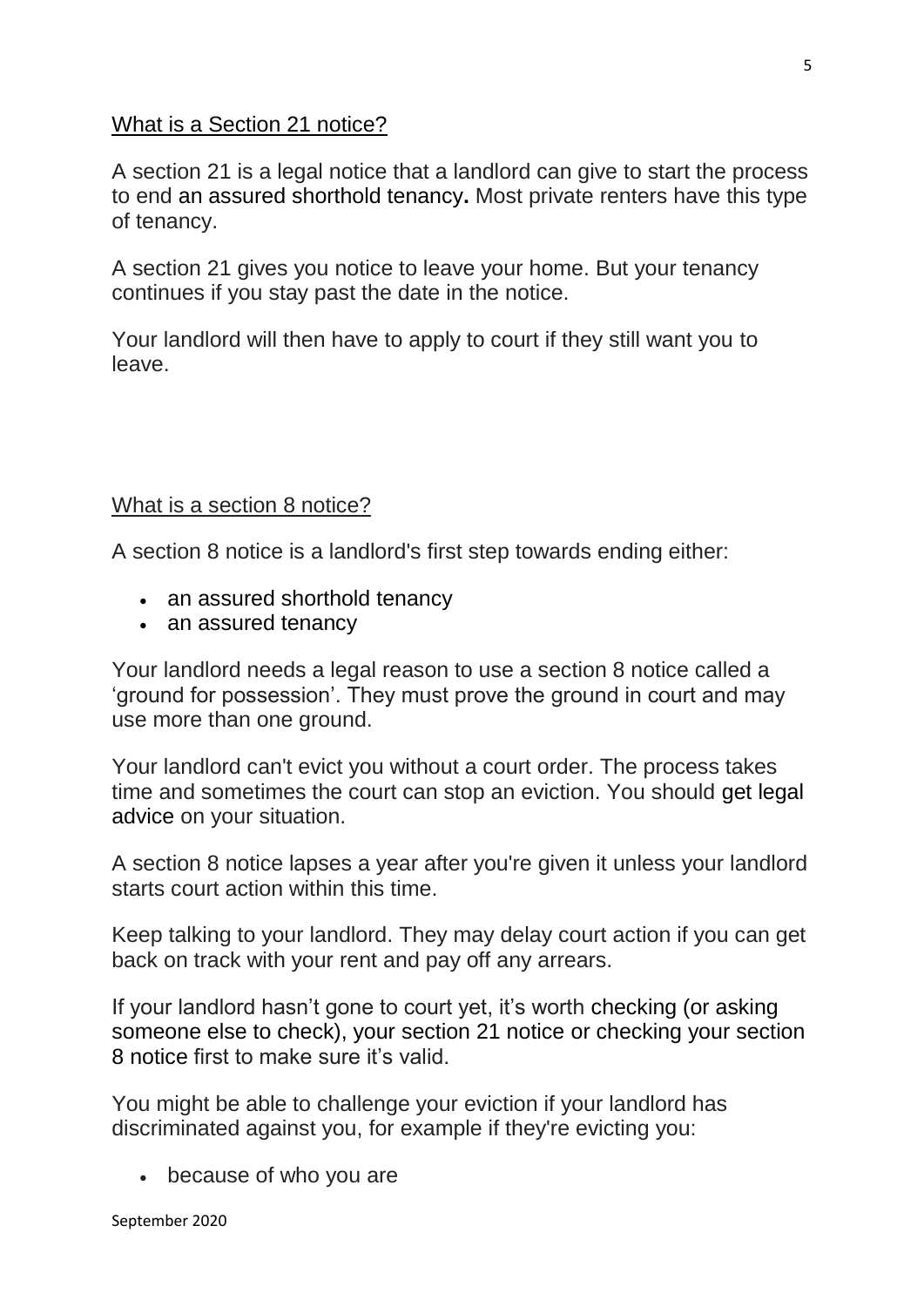- in a way that's more difficult for you compared with other people
- for a reason that's connected to your disability
- because you complained about discrimination before

It's worth asking the council if they can help with this.

#### **If you have nowhere to stay tonight**

Your local council might be able to give you emergency housing straight away, for example, if you've got health problems or you've got children that live with you.

You can get short-term emergency housing straight away if the council think all these things might apply:

- you're eligible for help
- you're legally homeless
- you're in priority need

If you're threatened with homelessness you can't get emergency housing, but if you later become legally homeless you might be able to get it.

If you're offered emergency housing you could be placed in a bed and breakfast or hostel while the council decides if you qualify for longer-term housing.

If you can't get emergency housing [your local council](https://www.gov.uk/find-local-council) might be able help you find a hostel or night shelter.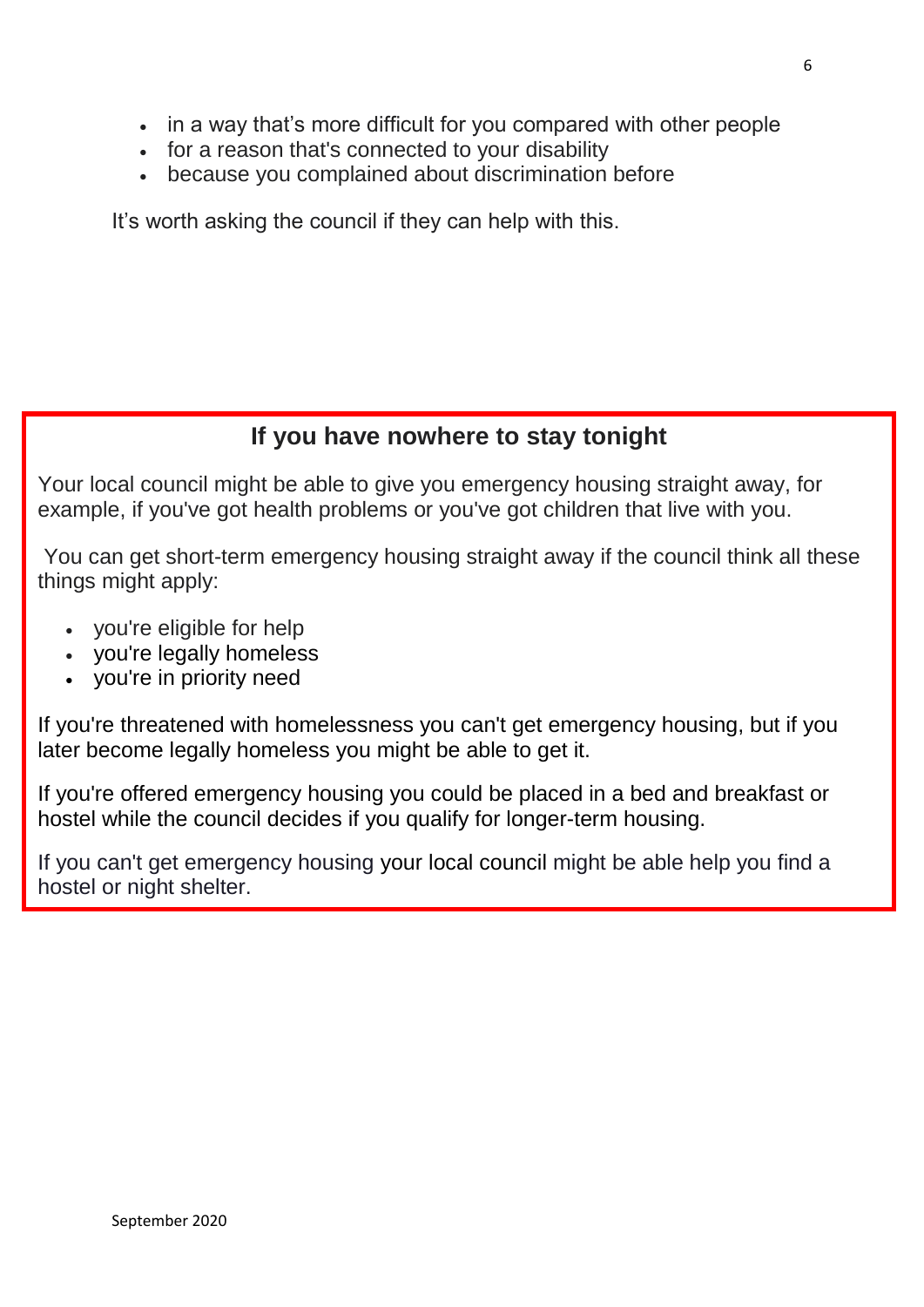**There is more information about your rights in the links below:**

#### **Shelter UK**:

[https://england.shelter.org.uk/housing\\_advice/eviction](https://england.shelter.org.uk/housing_advice/eviction)

#### **Citizens Advice:**

[https://www.citizensadvice.org.uk/housing/renting-privately/ending-your](https://www.citizensadvice.org.uk/housing/renting-privately/ending-your-tenancy/get-help-if-youre-being-evicted-england/)[tenancy/get-help-if-youre-being-evicted-england/](https://www.citizensadvice.org.uk/housing/renting-privately/ending-your-tenancy/get-help-if-youre-being-evicted-england/)

#### **Reasonable Adjustments**

If you are autistic or have a learning disability, you have a right to be protected under **The Equality Act 2010.** These protections are called **'reasonable adjustments'**. Any organisation who is trying to support you needs to make reasonable adjustments to ensure that you are not at a disadvantage or discriminated against

**It is important that you tell people about your diagnosis as if the housing advice organisations or landlords do not know you have this diagnosis, they may not know that they need to make any reasonable adjustments.**

**Reasonable adjustments** can be changes that would:

- Help you be able to look for a home
- Help you to understand how to have and keep a tenancy
- Changes in how your landlord does things
- Changes to your tenancy agreement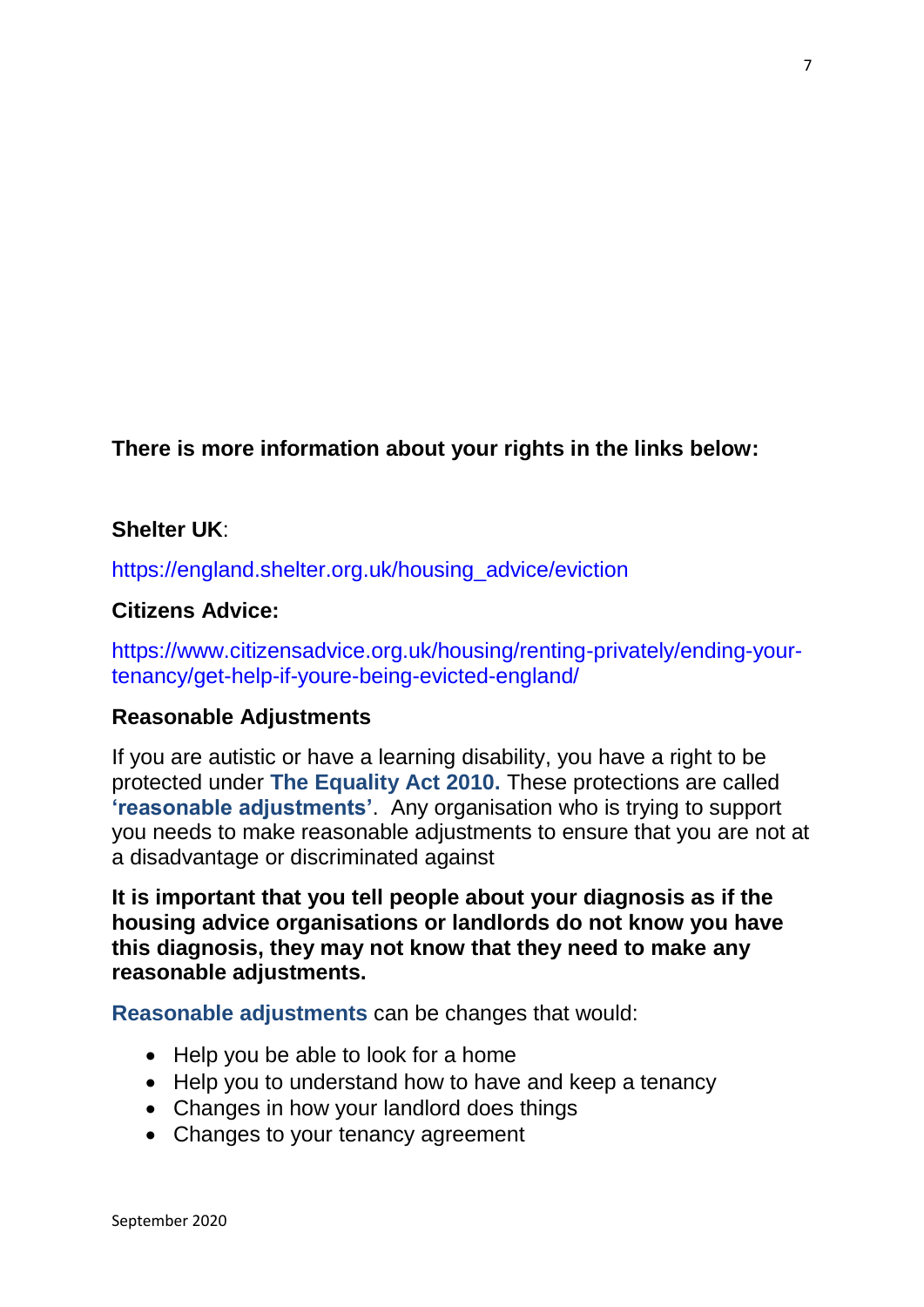They could also be changes like **equipment** or getting some extra help from someone in your home.

The landlord might have to make adjustments if you being autistic or learning disabled means that it is harder for you to find a property or live in the property compared to someone who is not autistic or leaning disabled.

To find out more about reasonable adjustments you could ask for with regard to your housing needs, visit the Citizens Advice website:

#### **[https://www.citizensadvice.org.uk/housing/discrimination-in](https://www.citizensadvice.org.uk/housing/discrimination-in-housing/taking-action/asking-for-adjustments-to-help-with-your-disability/)[housing/taking-action/asking-for-adjustments-to-help-with-your](https://www.citizensadvice.org.uk/housing/discrimination-in-housing/taking-action/asking-for-adjustments-to-help-with-your-disability/)[disability/](https://www.citizensadvice.org.uk/housing/discrimination-in-housing/taking-action/asking-for-adjustments-to-help-with-your-disability/)**

#### **Example of Reasonable Adjustments you might ask for**

Here are a list of examples of reasonable adjustments you could ask for. Everyone is different so these will not be the same for everyone:

- $\triangleright$  To be able to communicate via the best communication method for you. This may include email, text, phone or face to face, whichever form of communication works best. The autistic or learning disabled person or supporter, may need to explain which form of communication you prefer.
- $\triangleright$  To make sure that you have understood what is being said/ explained. The staff member need to check understanding and mot make assumptions.
- $\triangleright$  To have a named contact or a consistent support.
- $\triangleright$  To be shown understanding about hypersensitivity to certain things like noise and light which may lead the autistic or learning disabled person to become very stressed or anxious.
- To avoid automated letters and have information communicated in a more person- centred way.
- $\triangleright$  To consider some kind of mediation if there are issues with neighbours lading to protential conflict
- $\triangleright$  To have rules about tenancies clearly explained and if necessary have provision of an accessible tenancy agreement.
- $\triangleright$  To explain the more informal rules about the tenancies such as where Bins should be kept, and what constitutes an unacceptable level of noise.
- $\triangleright$  Allow longer transition periods for autistic and learning disabled people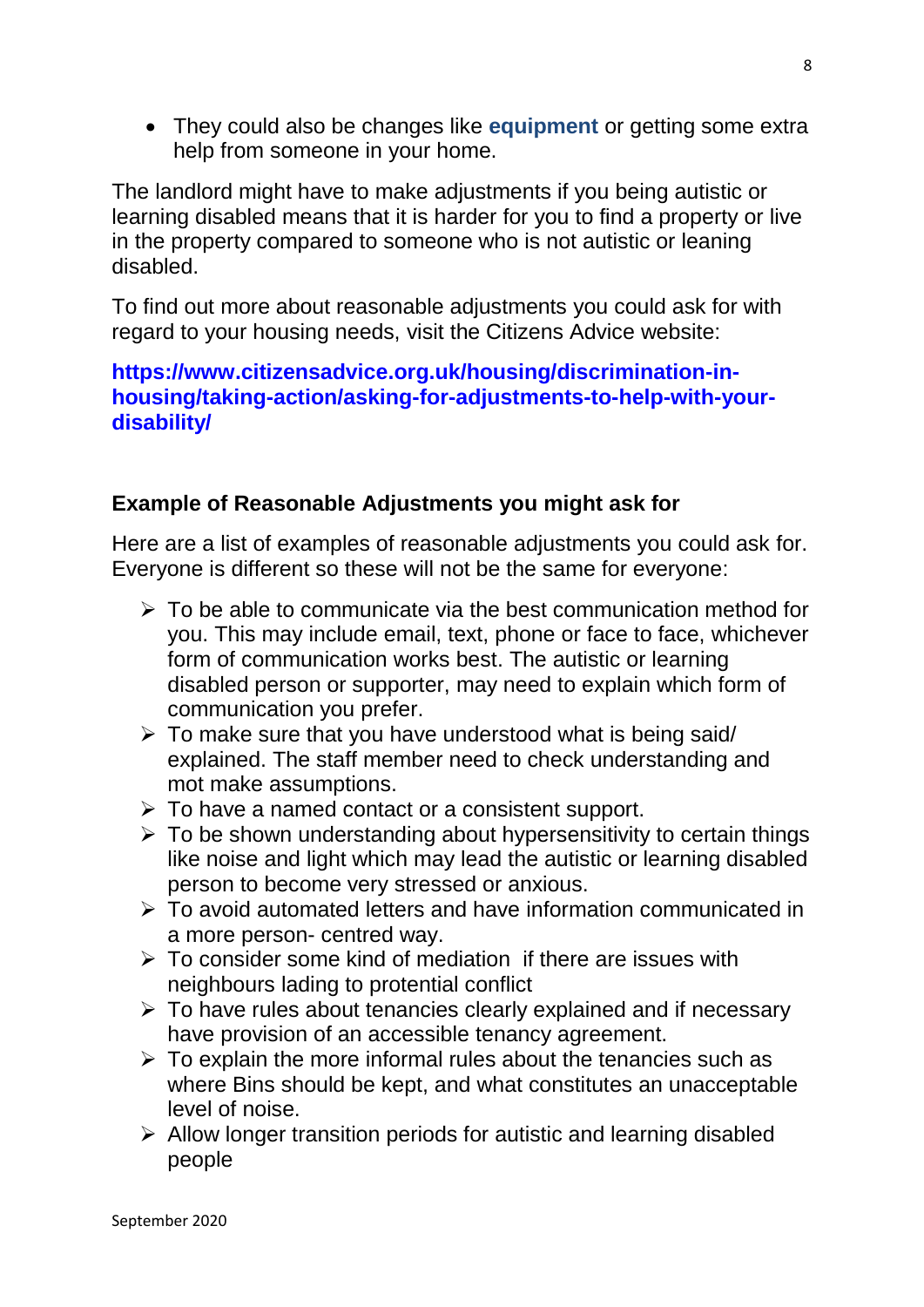- $\triangleright$  To allow the autistic or learning disabled person to communicate though a support person or family members if needed
- $\triangleright$  If you feel it would calm you down, to ask about opening a window for fresh air. This is often better than just air conditioning because of the noise.

| <b>Charity</b>                                  | Website                               |
|-------------------------------------------------|---------------------------------------|
| <b>Citizens Advice</b>                          | www.citizensadvice.org.uk/            |
| <b>Housing LIN</b>                              | www.housinglin.org.uk/                |
| Learning<br><b>Disability</b><br>England        | www.learningdisabilityengland.org.uk/ |
| <b>MENCAP</b><br>Learning<br>disability charity | www.mencap.org.uk/                    |
| <b>The National</b><br><b>Autistic Society</b>  | www.autism.org.uk/                    |
| <b>Shelter</b>                                  | www.shelter.org.uk/                   |

 $\triangleright$  Ask if you can bring you own drink when in a meeting as it may also help you to feel less stressed.

 $\triangleright$  Ask if you can have a longer appointment or two shorter appointments if it would help you process better

 $\triangleright$  Ask if any of the information is in a visual format including videos

#### **Useful Information and sources of help**

National information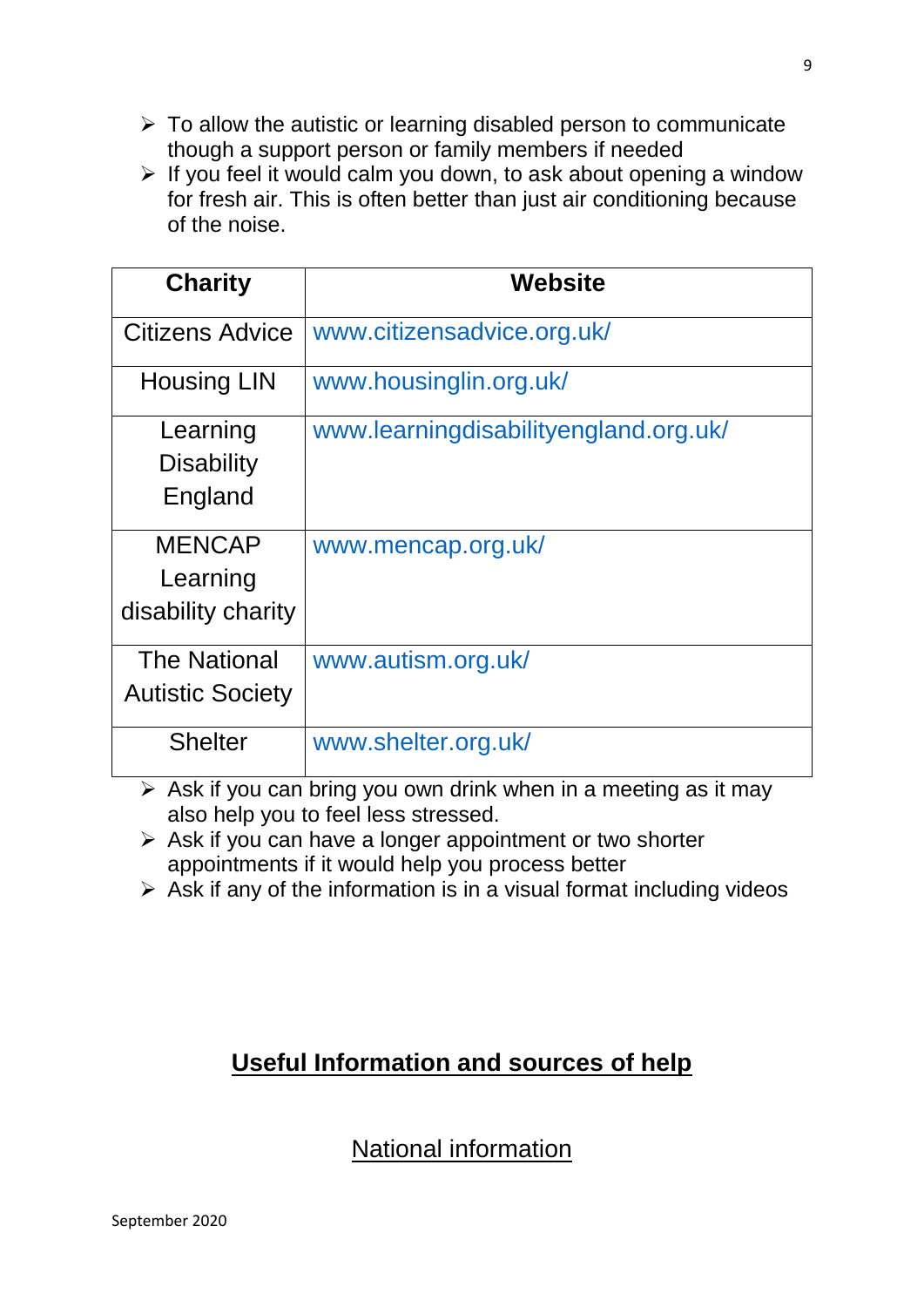#### General support and advice organisations in Greater Manchester for autistic and learning disabled people

| Organisation             | <b>Contact</b>                                          |
|--------------------------|---------------------------------------------------------|
| Advocacy together        | 01706 645 830 / 07867 459 340                           |
| Hub-Rochdale             | rochdaleadvocacy@together-uk.org                        |
|                          | www.together-uk.org/projects/advocacy-hub-<br>rochdale/ |
|                          |                                                         |
| Autizma                  | 07956 002933 / 07950 940030                             |
|                          | info@autizma.co.uk                                      |
|                          | www.autizma.co.uk/                                      |
| <b>Bury People First</b> | 0161 705 4342                                           |
|                          | www.burypeoplefirst.co.uk/                              |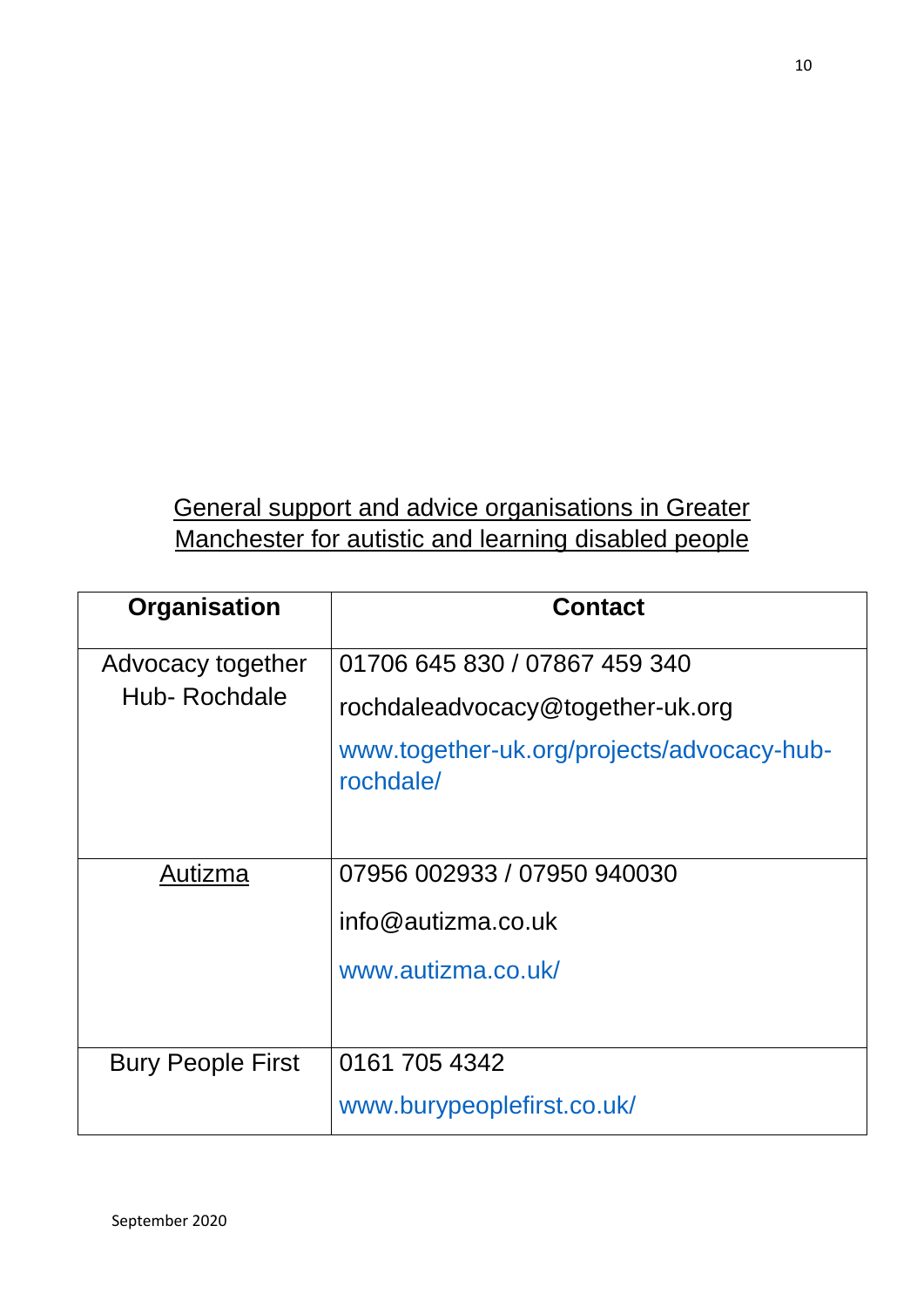| <b>The Greater</b>                     | 0161 998 4667                              |
|----------------------------------------|--------------------------------------------|
| <b>Manchester Autism</b><br>Consortium | mari.saeki@nas.org.uk                      |
|                                        | www.autismgm.org.uk/                       |
| <b>Manchester People</b>               | 0161 839 3700                              |
| <b>First</b>                           | mcrpeoplefirst@gmail.com                   |
|                                        | www.manpf.org/                             |
| <b>People First</b><br><b>Tameside</b> | www.peoplefirsttameside.org/               |
| Salfordautism                          | 07713 903224                               |
|                                        | support@salfordautism.org.uk               |
|                                        | www.salfordautism.org.uk/                  |
| <b>Stepping Stones</b>                 | 07976896351 (Karen)                        |
| <b>Across the Spectrum</b>             | steppingstones55@yahoo.co.uk               |
| <b>Stockport Speaking</b>              | 0161 480 8979                              |
| Out group                              | info@stockportadvocacy.co.uk               |
|                                        | www.stockportadvocacy.org.uk/speaking-out- |
|                                        | group-sog/                                 |
| <b>Trafford Advocacy</b>               | 0300 323 096                               |
| Hub                                    | admin@advocacyfocus.org.uk                 |
|                                        | www.advocacyfocus.org.uk                   |
| Wigan and Leigh                        | 01942728748                                |
| <b>People First</b>                    | info@wlpf.org.uk                           |
|                                        | http://wlpf.org.uk/                        |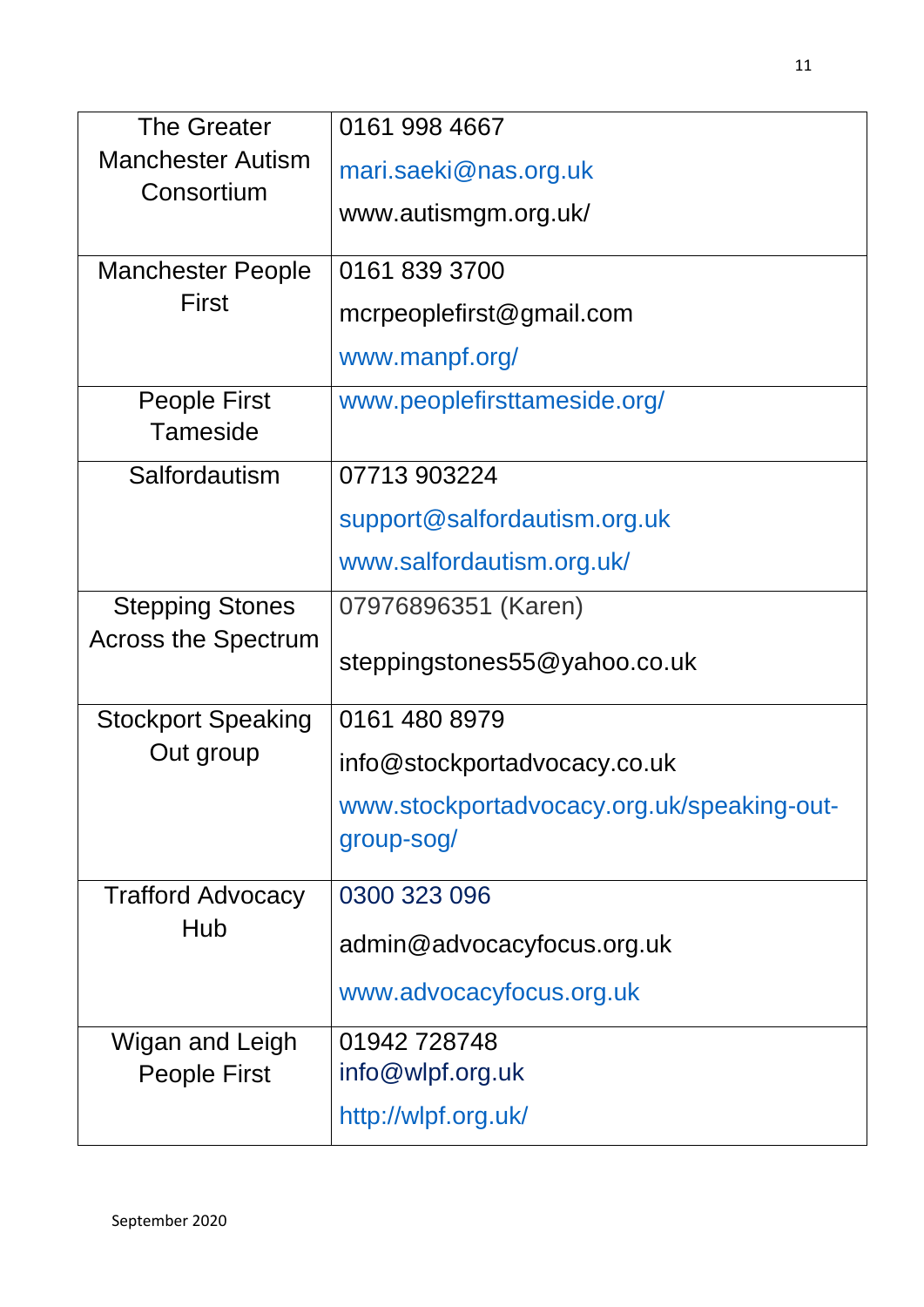## Housing advice services across Greater Manchester

*NB Citizens Advice Service, Shelter, Tenants Union, GM Law Centre and MIND offer housing advice in all areas.* 

| Organisation                                        | <b>Contact</b>                                                                                  |
|-----------------------------------------------------|-------------------------------------------------------------------------------------------------|
| <b>Citizens Advice Greater</b><br><b>Manchester</b> | www.citizensadvicegm.org<br>Online Chat and also available<br>7 nights a week from 7pm-<br>10pm |
| <b>GM Law Centre</b>                                | Tel. 0161 769 2244<br>reception@gmlaw.org.uk                                                    |
| <b>Greater Manchester MIND</b>                      | www.gmmind.org.uk/about/                                                                        |
| <b>Shelter Greater</b><br><b>Manchester</b>         | www.england.shelter.org.uk/ge<br>t_help/local_services/manches<br>ter/services                  |
|                                                     | Tel:0161 820 7589                                                                               |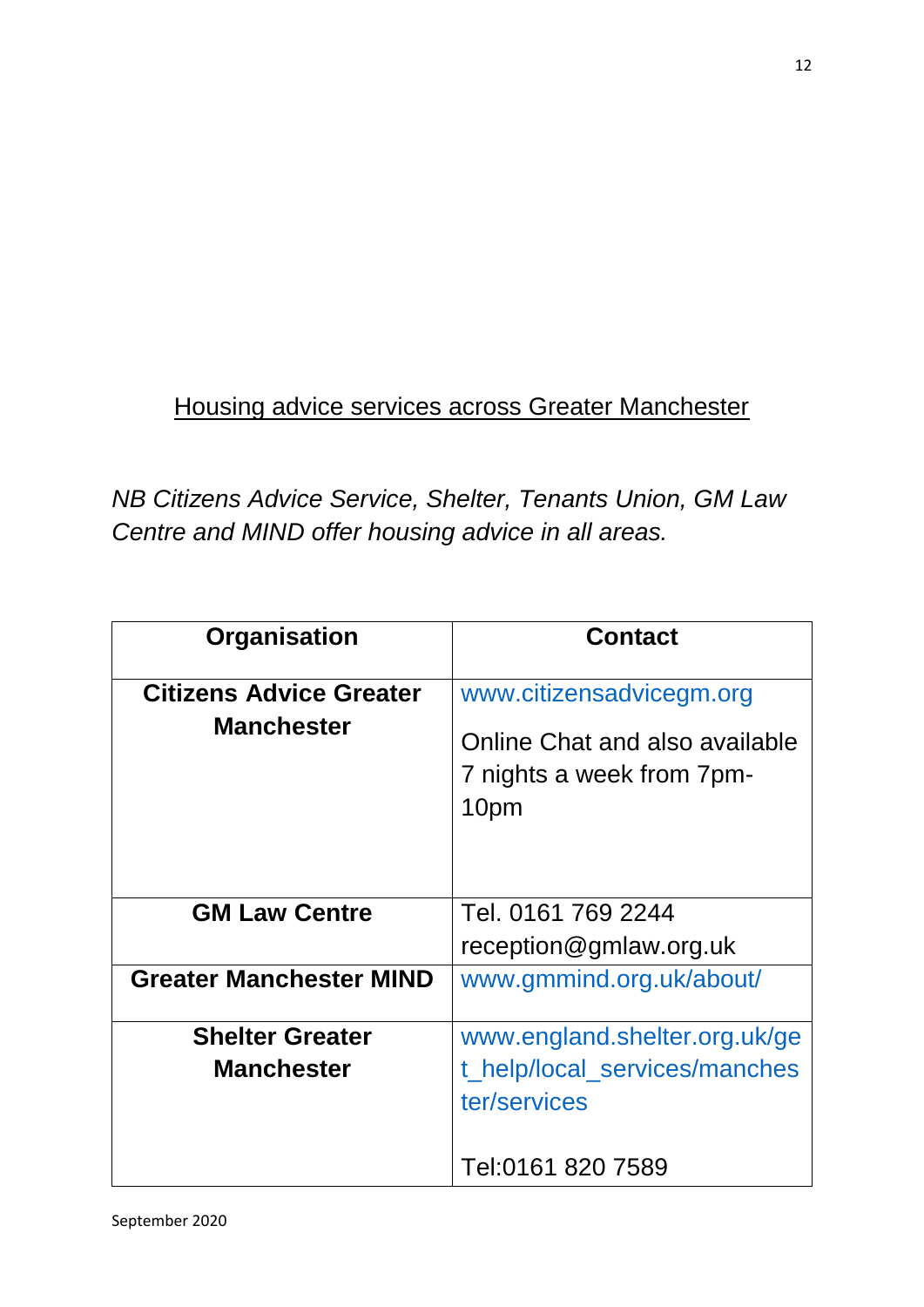| <b>Tenants Union</b> | www.tenantsunion.org.uk/                                           |
|----------------------|--------------------------------------------------------------------|
|                      | If you need help with a deposit                                    |
|                      | www.billhelp.uk/manchester-<br>rent-deposit-scheme-<br>programmes/ |

**Bury Council services**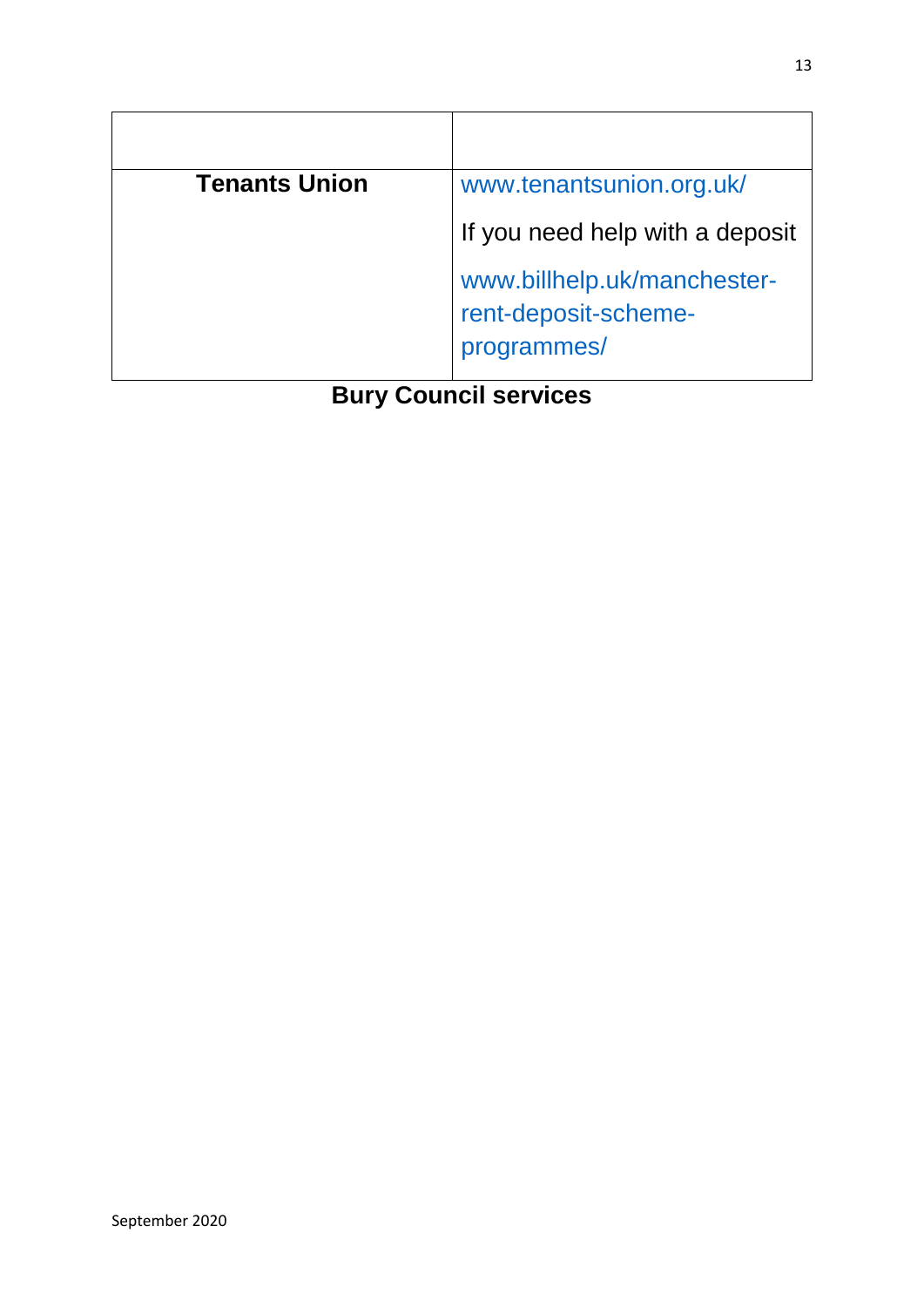| <b>Service</b>                         | <b>Contact</b>                                                                    |
|----------------------------------------|-----------------------------------------------------------------------------------|
| <b>Bury Council</b>                    | www.bury.gov.uk/index.aspx?<br>articleid=10387                                    |
|                                        | www.bury.gov.uk/index.aspx?<br>articleid=14177                                    |
| <b>Bury housing assessment</b><br>team | www.theburydirectory.co.uk/k<br>b5/bury/directory/service.pag<br>e?id=phRRKbMQKKI |
| <b>Bury Council - Urgent</b>           | 0161 253 5537 (9am-5pm                                                            |
| <b>Housing Advice</b>                  | Mon-Fri); 0161 253 6606 (out<br>of hours)                                         |
| <b>Bury Council - Central</b>          | CentralAccess@bury.gov.uk                                                         |
| <b>Access Point (CAP)</b>              | Tel. 0161 253 5940                                                                |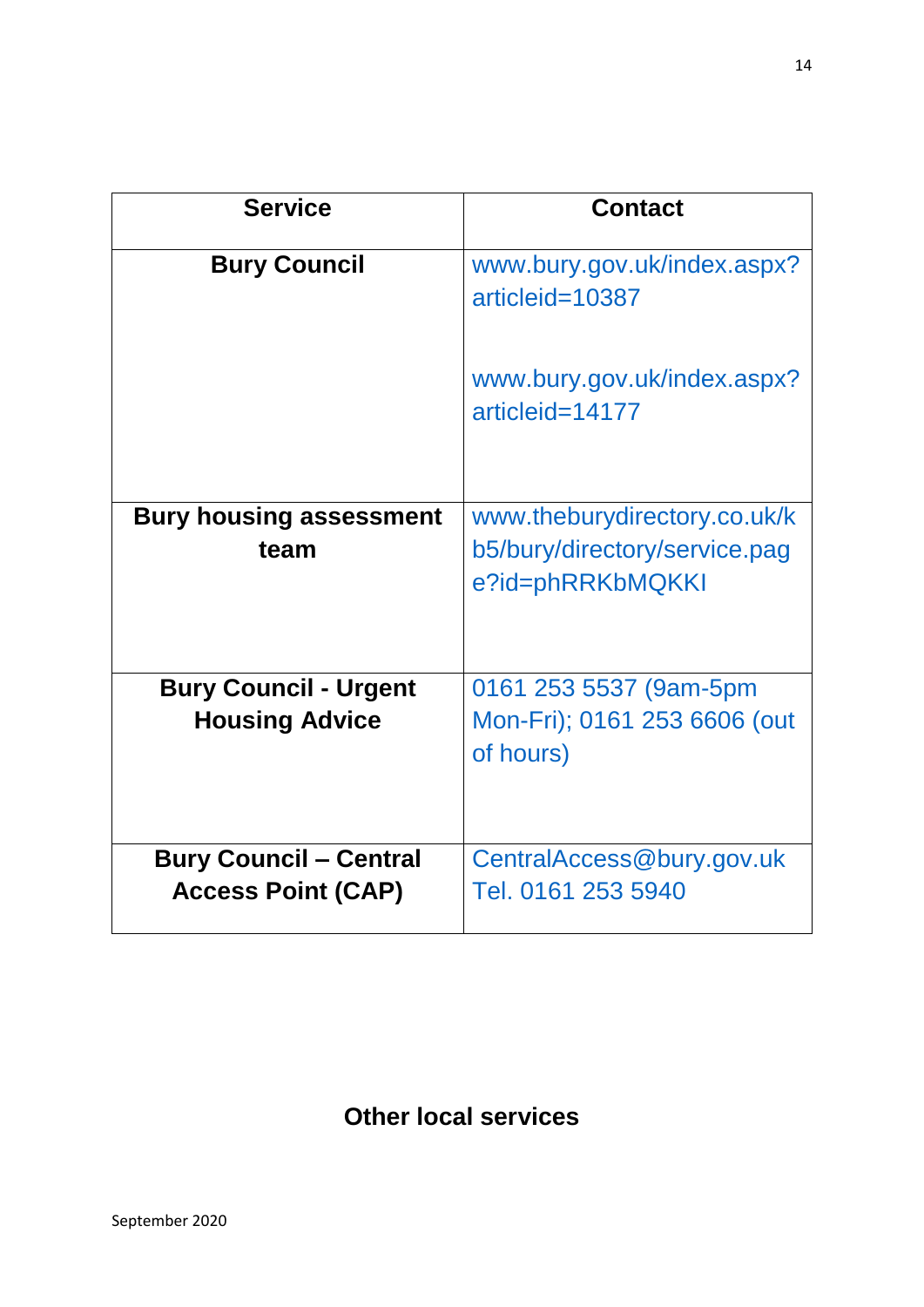| <b>Organisation</b>                           | <b>Contact</b>                                                                                       |
|-----------------------------------------------|------------------------------------------------------------------------------------------------------|
| <b>Citizens Advice Bury &amp;</b>             | www.cabb.org.uk/                                                                                     |
| <b>Bolton</b>                                 | 0300 300 9071                                                                                        |
| <b>Bury Law Centre</b>                        | St John's House, 155-163<br>The Rock, Bury BL9 0ND                                                   |
|                                               | 0161 272 0666                                                                                        |
|                                               | info@burylawcentre.co.uk                                                                             |
| <b>Bury Red Door</b>                          | Caritas Centre, St Joseph's<br>Presbytery, Peter St (off<br><b>Walmersley Road), Bury BL9</b><br>6AB |
|                                               | 0161 272 0771<br>reddoor@caritassalford.org.uk                                                       |
| <b>The Housing Link (young</b><br>people 16+) | 12 Mather Street, Radcliffe<br><b>M26 4TL</b>                                                        |
|                                               | 0161 723 2040<br>info@thehousinglink.org.uk                                                          |

**Bolton**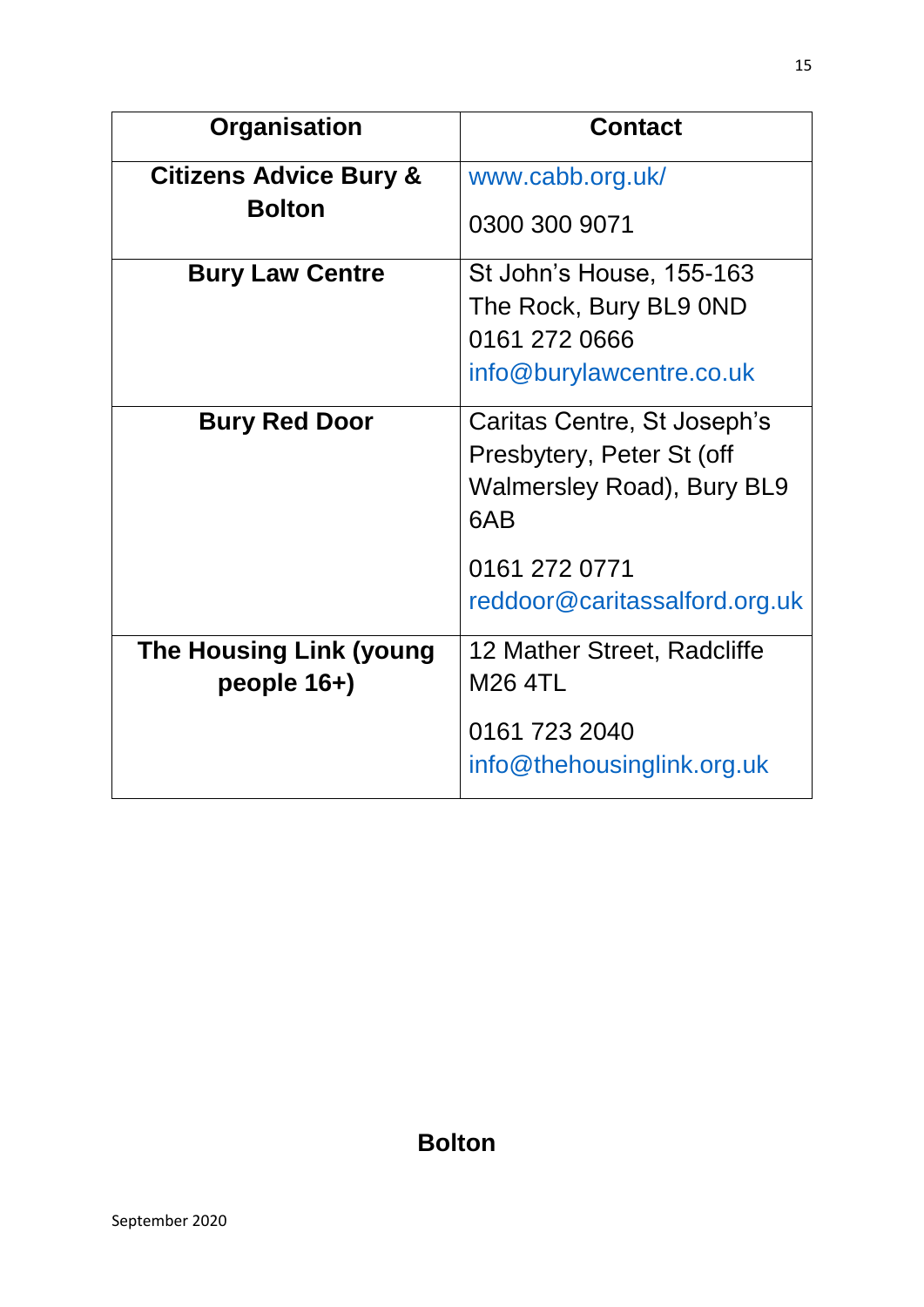| <b>Service</b>               | <b>Contact</b>                               |
|------------------------------|----------------------------------------------|
| <b>Bolton Council</b>        | www.bolton.gov.uk/housing-<br>options-advice |
| <b>Bolton Housing Advice</b> | Tel. 01204 335900                            |
| <b>Services</b>              | E.housing.options@bolton.gov.uk              |

### **Other local services**

| Organisation                                       | <b>Contact</b>                                                                                       |
|----------------------------------------------------|------------------------------------------------------------------------------------------------------|
| <b>Bolton at Home</b>                              | Tel: 01204 328 000, website:<br>www.boltonathome.org.uk/contact-<br>us – webchat facility available. |
| <b>Citizens Advice Bury &amp;</b><br><b>Bolton</b> | www.cabb.org.uk/<br>0300 300 9071                                                                    |
| <b>Urban Outreach</b>                              | info@urbanoutreach.co.uk<br>Tel.01204 385848                                                         |

#### **Manchester**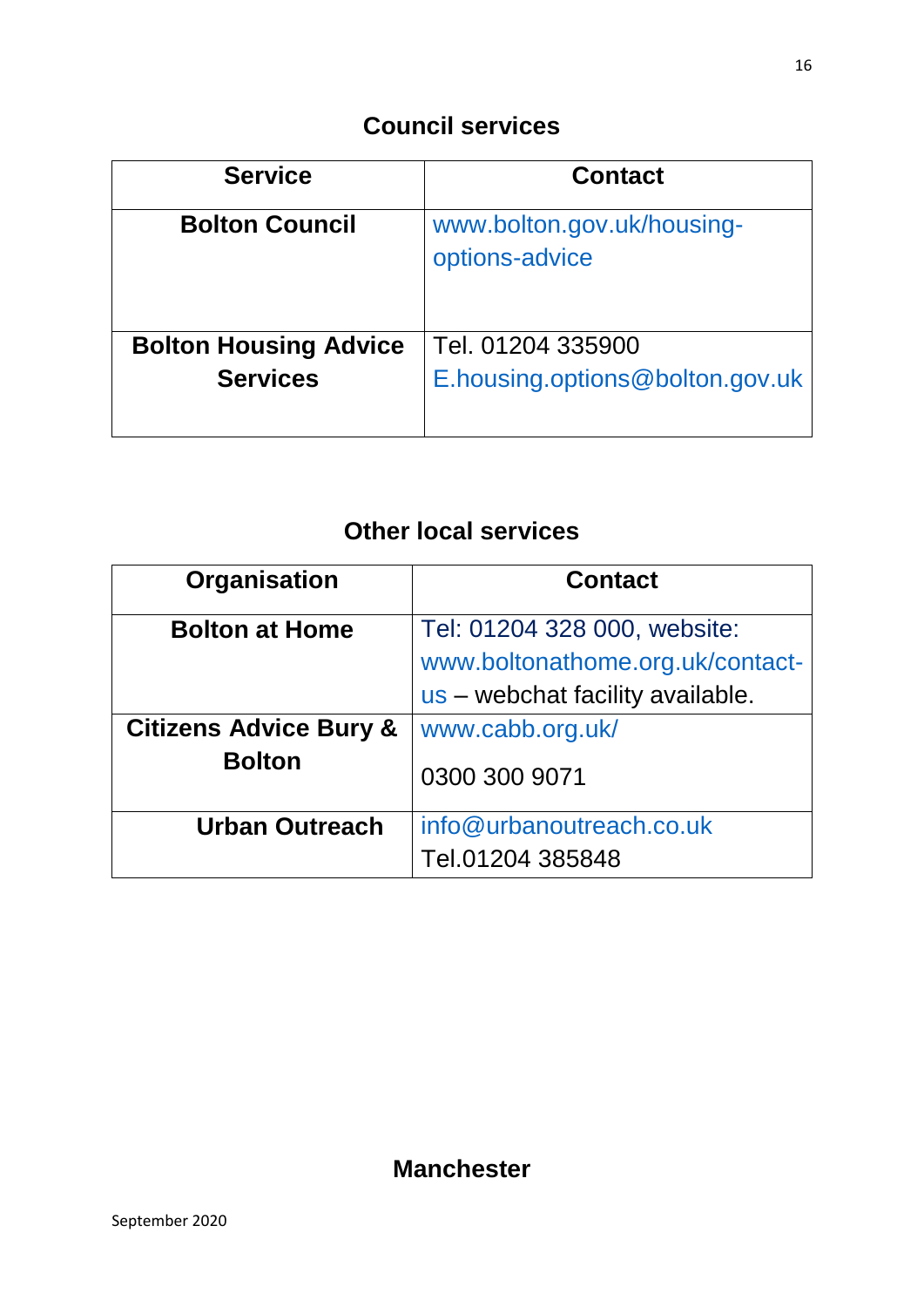| <b>Service</b>                 | <b>Contact</b>                                                    |
|--------------------------------|-------------------------------------------------------------------|
| <b>Manchester City Council</b> | www.manchester.gov.uk/info/5<br>00341/housing_help_and_advi<br>ce |
| <b>Housing Solutions</b>       | Tel. 0161 234 4692<br>hss@manchester.gov.uk                       |

| Organisation        | <b>Contact</b>                                                                                                    |
|---------------------|-------------------------------------------------------------------------------------------------------------------|
| <b>Barnabus</b>     | 45 Bloom Street, Manchester<br><b>M1 3LY</b>                                                                      |
|                     | 0161 237 3223                                                                                                     |
|                     | www.barnabus-<br>manchester.org.uk/im-<br>homeless-and-need-help-1                                                |
| <b>Booth Centre</b> | For people 18 plus                                                                                                |
|                     | Pimblett St, Cheetham Hill,<br>Manchester M3 1ET                                                                  |
|                     | 0161 835 2499                                                                                                     |
|                     | www.boothcentre.org.uk/                                                                                           |
| <b>Centrepoint</b>  | Supports homeless 16-25 year<br>olds. Based in city centre and<br>Wythenshawe): www.centrepo<br>int.org.uk/youth- |
|                     | homelessness/get-help-now                                                                                         |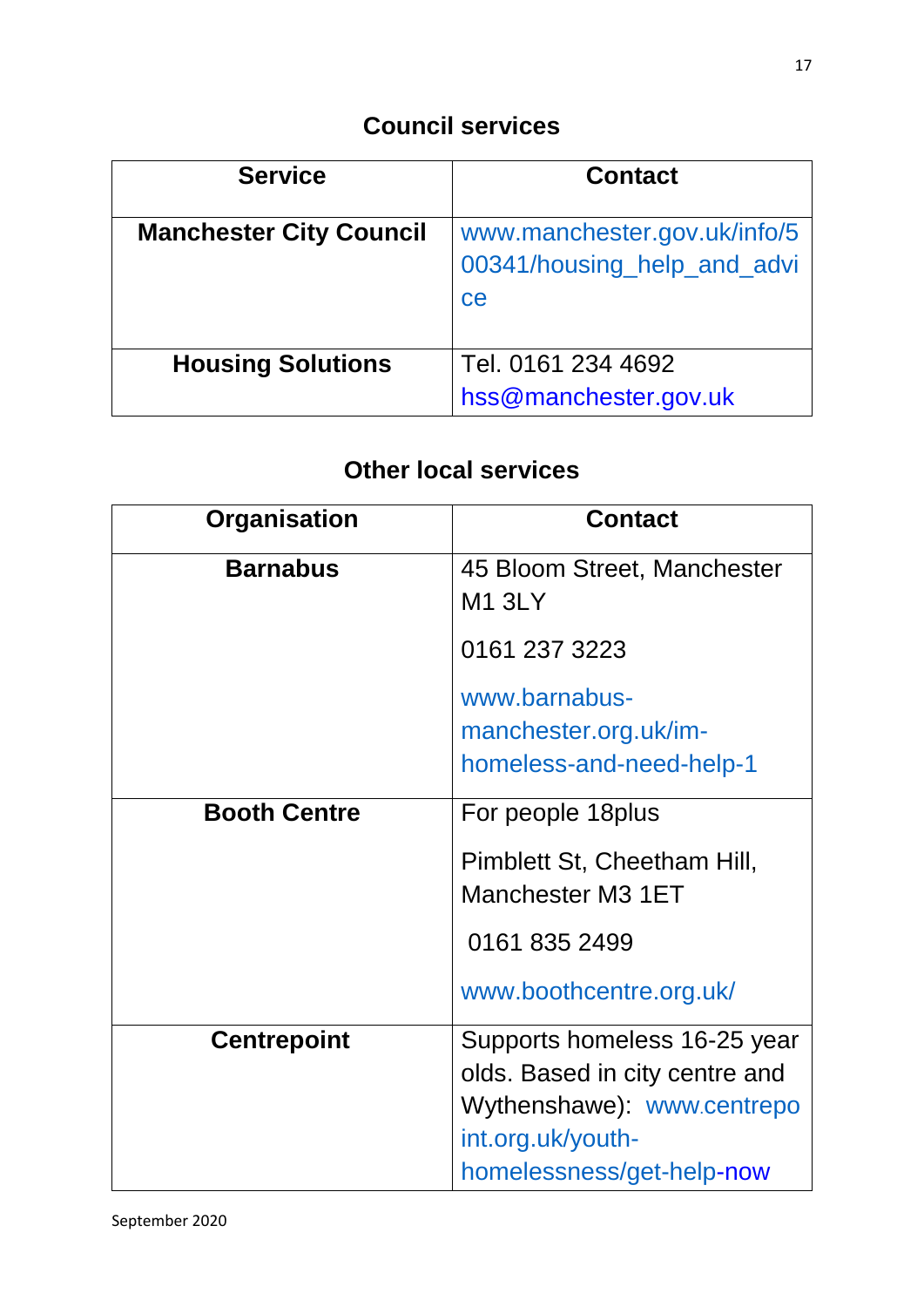|                               | 0161 228 7654 or 0808 800         |
|-------------------------------|-----------------------------------|
|                               | 0661; Webchat available.          |
|                               |                                   |
| <b>Cheetham Hill Advice</b>   | 0161 740 8999                     |
| <b>Centre</b>                 | triage@cheethamadvice.org.u       |
|                               | k; Text 07823 495307              |
| <b>Citizens Advice</b>        | www.citizensadvicemancheste       |
| <b>Manchester</b>             | r.org.uk/                         |
|                               | 03444 111 222                     |
|                               |                                   |
|                               | Facebook messenger; Online        |
|                               | Chat available. People can        |
|                               | self- refer in and they will give |
|                               | you a call                        |
|                               | back www.citizensadvicemanc       |
|                               | hester.org.uk/housing-advice      |
|                               | They also have free phones in     |
|                               | 7 of the libraries which          |
|                               |                                   |
|                               | have now reopened                 |
|                               | (Wythenshawe, Longsight,          |
|                               | Newton health, Gorton,            |
|                               | Withington, Didsbury and          |
|                               | central library.) When the        |
|                               | libraries are open, people can    |
|                               | go in and call Manchester CAB     |
|                               | for free from one of their        |
|                               | phones.                           |
| <b>Cornerstone Day Centre</b> | 104B Denmark Rd,                  |
|                               | Manchester M15 6JS                |
|                               |                                   |
|                               | 0161 232 8888                     |
|                               | www.cornerstonecds.org.uk/        |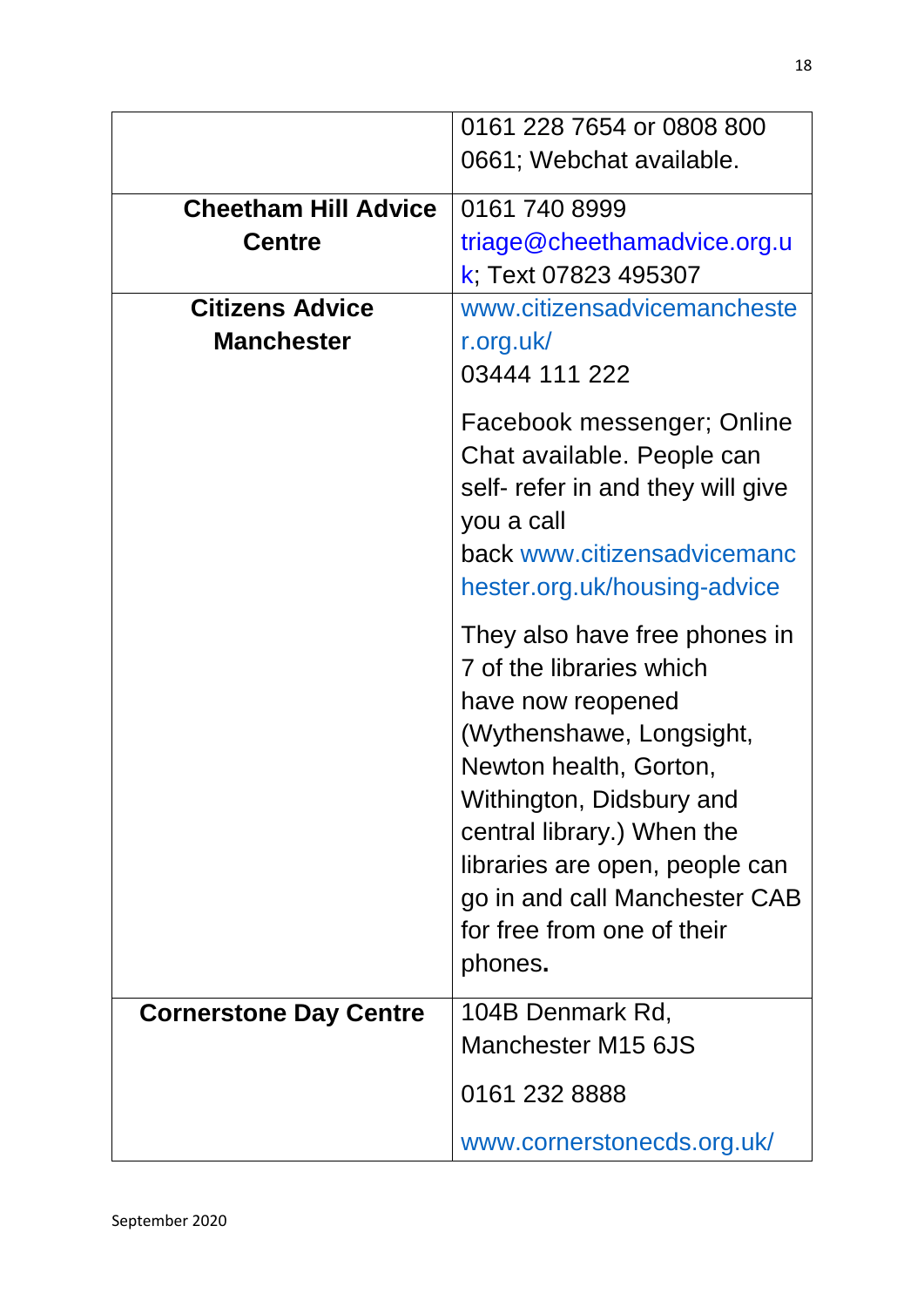| <b>Lifeshare</b>                                                              | First floor, 27 Houldsworth St,<br>Manchester M1 1EB                                                                                                                |
|-------------------------------------------------------------------------------|---------------------------------------------------------------------------------------------------------------------------------------------------------------------|
|                                                                               | 0161 235 0744                                                                                                                                                       |
|                                                                               | www.lifeshare.org.uk/                                                                                                                                               |
| <b>NHS GM mental health</b>                                                   | www.gmmh.nhs.uk/housing-<br>advice-service/                                                                                                                         |
| <b>Shelter Manchester</b>                                                     | www.england.shelter.org.uk/ge<br>t_help/local_services/manches<br>ter<br>0344 515 1640; Online Chat<br>available<br>www.england.shelter.org.uk/ge<br>t_help/webchat |
| <b>Reach Out to the</b><br><b>Community (South</b><br><b>Manchester only)</b> | 488 Wilbraham Rd, Chorlton-<br>cum-Hardy, Manchester<br>0161 862 9415<br>www.reachouttothecommunity.<br>co.uk/                                                      |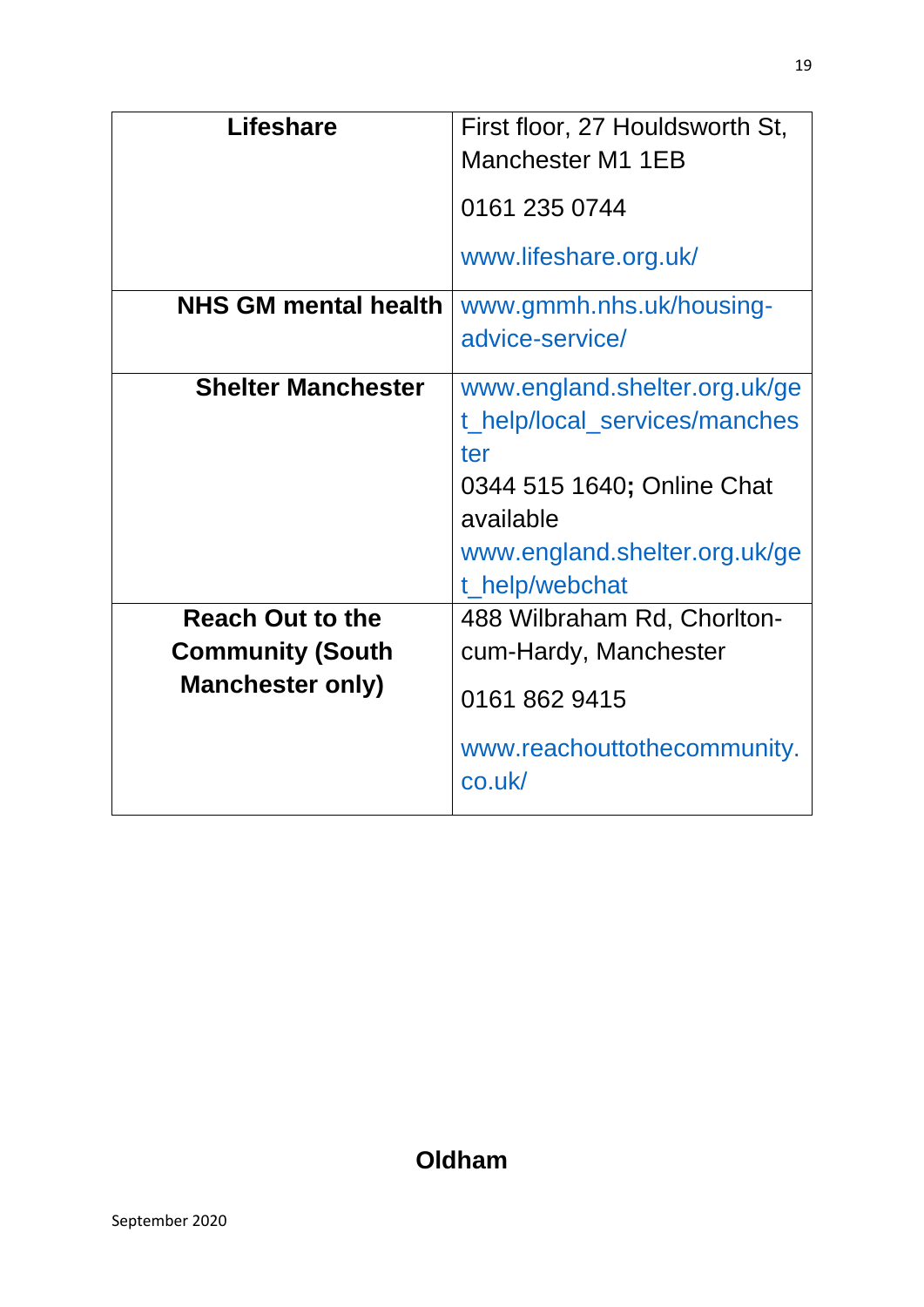| <b>Service</b>           | <b>Contact</b>                                                            |
|--------------------------|---------------------------------------------------------------------------|
| Oldham<br><b>Council</b> | www.oldham.gov.uk/info/200257/homelessness                                |
|                          | www.oldham.gov.uk/info/100007/housing/1821/<br>housing_advice_and_support |
|                          | www.oldham.gov.uk/info/200904/housing_advic<br>e/2267/housing_options     |
|                          |                                                                           |

### **Other local services**

| Organisation                                    | <b>Contact</b>                                          |
|-------------------------------------------------|---------------------------------------------------------|
| Citizens Advice -                               | www.casort.org/contact                                  |
| Stockport, Oldham,<br><b>Rochdale, Trafford</b> | 0300 330 9073; Facebook, Twitter,<br><b>Online Chat</b> |
| (CASORT)                                        |                                                         |
| <b>Keyring</b>                                  | Tel. 0161 628 4133; 24-hour                             |
|                                                 | helpline Tel. 0333 000 0321                             |
| <b>Key To The Door</b>                          | www.keytothedoortoysproject.co.uk/                      |
| (young people)                                  | 8 Eldon Precinct, Ashton Road,                          |
|                                                 | Oldham, OL8 1JP                                         |
|                                                 | 0161 633 9242                                           |
|                                                 | keytothedoor@btconnect.com                              |

# **Rochdale**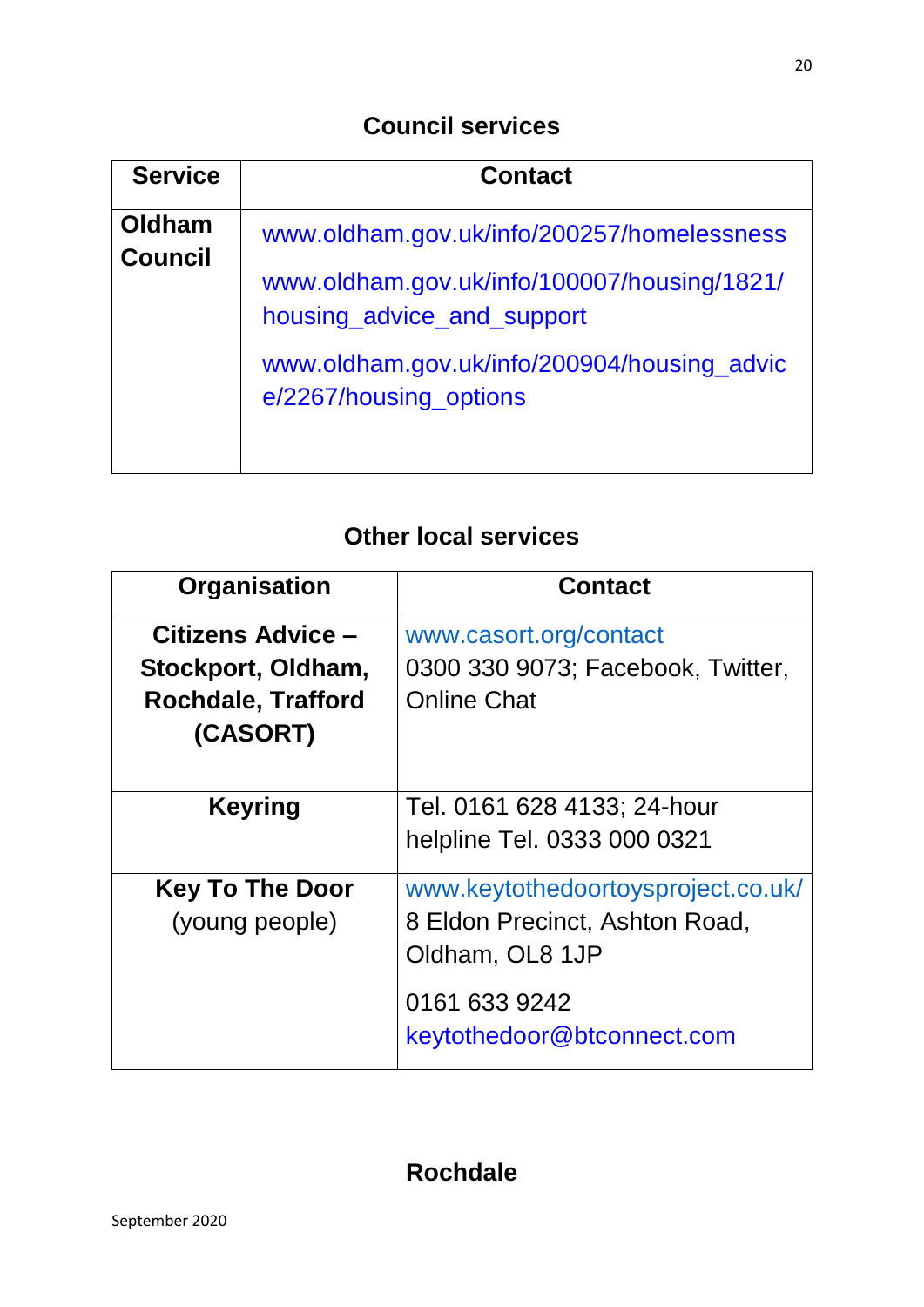| <b>Service</b>          | <b>Contact</b>                                     |
|-------------------------|----------------------------------------------------|
| <b>Rochdale Borough</b> | 0300 303 8548                                      |
| <b>Housing</b>          | housing.homelessness@rbh.org.uk<br>www.rbh.org.uk/ |

| Organisation               | <b>Contact</b>                      |
|----------------------------|-------------------------------------|
| Citizens Advice -          | www.casort.org/contact              |
| Stockport, Oldham,         | 0300 330 9073; Facebook, Twitter,   |
| <b>Rochdale, Trafford</b>  | <b>Online Chat</b>                  |
| (CASORT)                   |                                     |
| Gaddum                     | www.gaddumcentre.co.uk/getting-     |
|                            | help-rochdale/                      |
| <b>Key To The Door</b>     | www.keytothedoortoysproject.co.uk/8 |
| (young people)             | Eldon Precinct, Ashton Road,        |
|                            | Oldham, OL8 1JP                     |
|                            | 0161 633 9242                       |
|                            | keytothedoor@btconnect.com          |
| <b>Rochdale Law Centre</b> | www.rochdalelawcentre.org.uk/housin |
|                            | g.html                              |
|                            | 15, Drake Street, Rochdale OL16 1RE |
|                            | 01706 657850;                       |
|                            | admin@rochdalelawcentre.org.uk      |
|                            | Housing advice tel. 01706 657766    |
|                            | (limited hours)                     |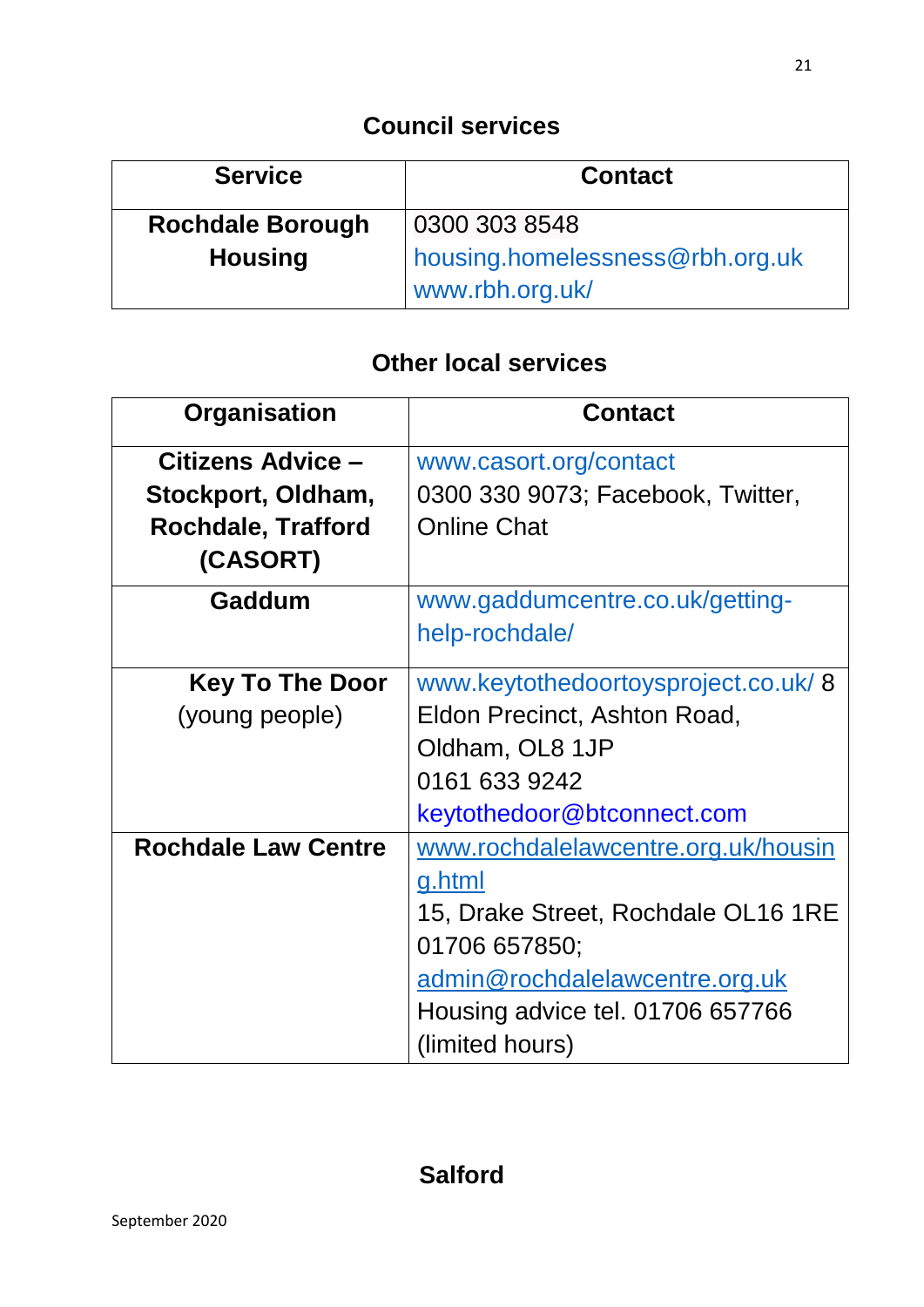| <b>Service</b>         | <b>Contact</b>                      |
|------------------------|-------------------------------------|
| <b>Salford Housing</b> | www.salford.gov.uk/housing/housing- |
| <b>Options Point</b>   | advice-and-support/salford-housing- |
| (SHOP)                 | options-point-shop/                 |
|                        | 7 Wesley Street, Swinton, M27 6AD   |
|                        | 0161 793 2020; or 0161 794 8888     |
|                        | (out of hours).                     |

| Organisation                | <b>Contact</b>                                                    |
|-----------------------------|-------------------------------------------------------------------|
| <b>Citizens Advice</b>      | www.salfordcab.org.uk/                                            |
| <b>Salford</b>              | 0300 330 9074; Email form on website                              |
| <b>Salford Loaves &amp;</b> | www.salfordloavesandfishes.org.uk                                 |
| <b>Fishes</b>               | 1 Paddington Close, Salford, M6 5PL;<br>Tel. 0161 737 8775;<br>Е. |
|                             | info@salfordloavesandfishes.org.uk                                |
| <b>Spirit of Salford</b>    | www.salford.gov.uk/spiritofsalford; Tel.                          |
|                             | 0800 952 1000; Online enquiry form                                |
| <b>Manchester City</b>      | <b>Windsor Christian Centre, Churchill</b>                        |
| <b>Mission (under</b>       | Way, Salford M6 5BU                                               |
| Salford)                    | 0161 736 7959                                                     |
| <b>Mind in Salford</b>      | www.mindinsalford.org.uk/coronavirus-                             |
|                             | update/ 0161 710 1070                                             |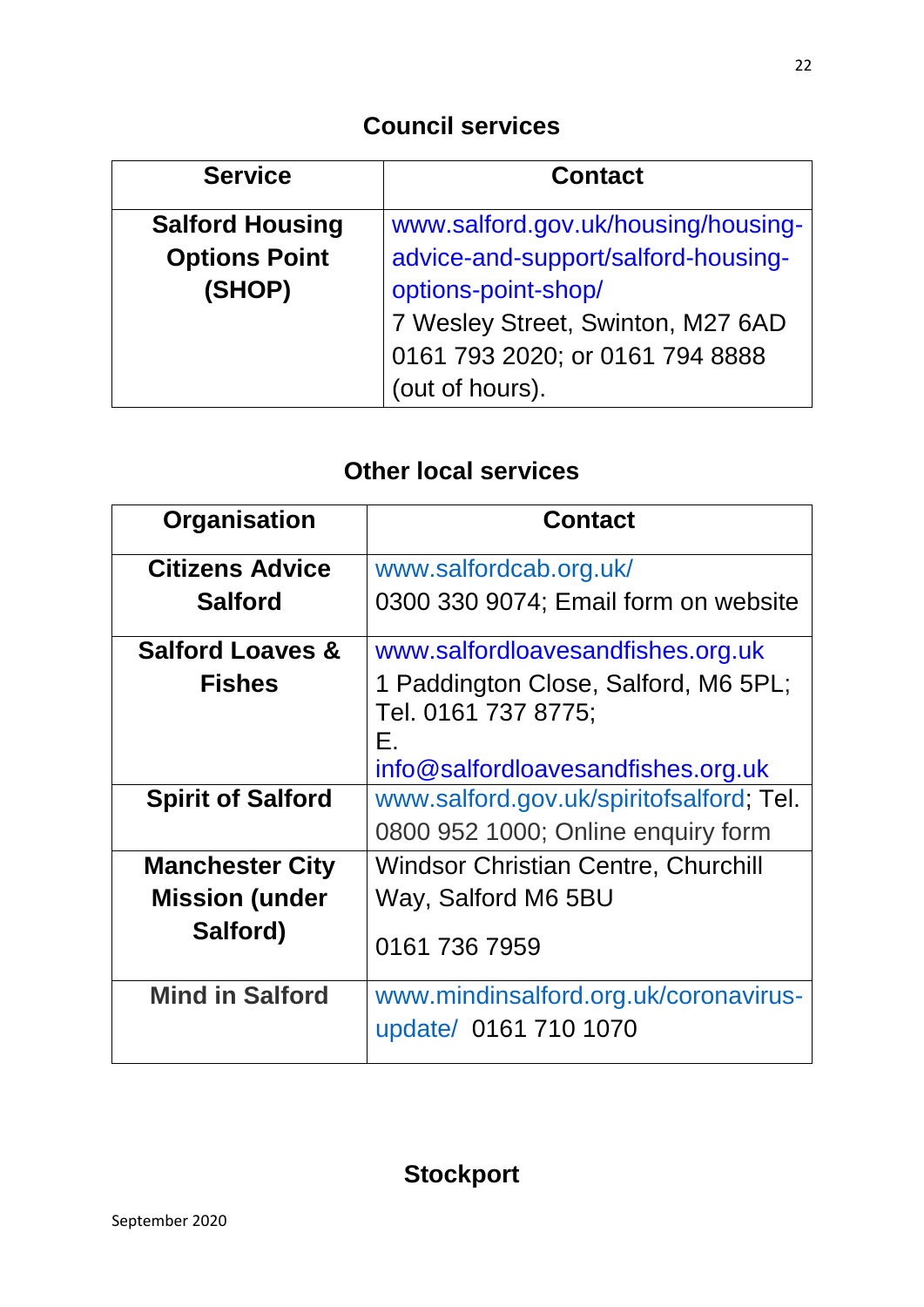| <b>Service</b>         | <b>Contact</b>                   |
|------------------------|----------------------------------|
| <b>Stockport Homes</b> | www.stockporthomes.org/find-     |
|                        | a-home/homeless-advice/          |
|                        | Cornerstone, 2 Edward            |
|                        | Street, Stockport SK1 3NQ.       |
|                        | Online advice or fill in enquiry |
|                        | form on website.                 |
|                        | 0161 474 3780 or 0161 217        |
|                        |                                  |

# **Other local services**

| Organisation                   | <b>Contact</b>                                          |
|--------------------------------|---------------------------------------------------------|
| Citizens Advice -              | www.casort.org/contact                                  |
| Stockport, Oldham,             | 0300 330 9073; Facebook,                                |
| <b>Rochdale, Trafford</b>      | <b>Twitter, Online Chat</b>                             |
| (CASORT)                       |                                                         |
| <b>The Prevention Alliance</b> | www.stockporttpa.co.uk/                                 |
|                                | 0161 474 1042                                           |
|                                | info@stockporttpa.co.uk                                 |
| <b>The Wellspring</b>          | Harvey Street, Stockport, PO                            |
|                                | BOX 456, SK1 1YD                                        |
|                                | 0161 477 6344                                           |
|                                | info@thewellspring.co.uk Also<br>on Facebook & Twitter. |

### **Tameside**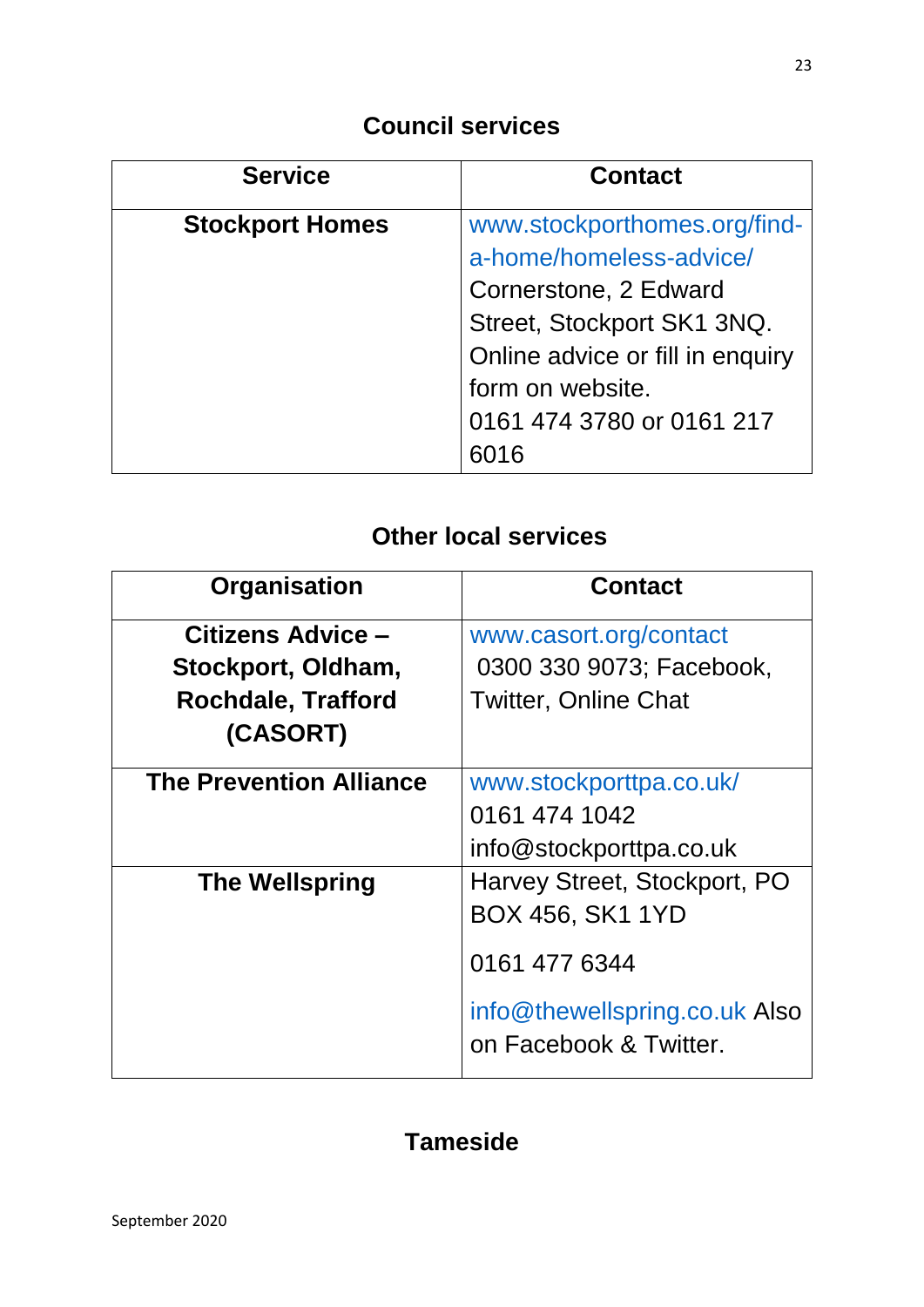| <b>Service</b>                           | <b>Contact</b>                                                                       |
|------------------------------------------|--------------------------------------------------------------------------------------|
| <b>Tameside Housing</b><br><b>Advice</b> | www.tamesidehousingadvice.org/<br>119-125 Old Street, Ashton -<br>under-Lyne OL6 7RL |
|                                          | 0161 331 2700<br>info@tamesidehousingadvice.org                                      |

| Organisation           | <b>Contact</b>                                     |
|------------------------|----------------------------------------------------|
| <b>Citizens Advice</b> | www.tamesidecab.org.uk/                            |
| <b>Tameside</b>        | 0300 330 9076; Textphone: 03444<br>111 445         |
|                        | advice@tamesidecab.org.uk Online<br>Chat available |
| <b>Key To The Door</b> | 8 Eldon Precinct, Ashton Road,                     |
| (young people)         | Oldham, OL8 1JP; Tel. 0161 633                     |
|                        | 9242; E.                                           |
|                        | keytothedoor@btconnect.com                         |
|                        | www.keytothedoortoysproject.co.uk/                 |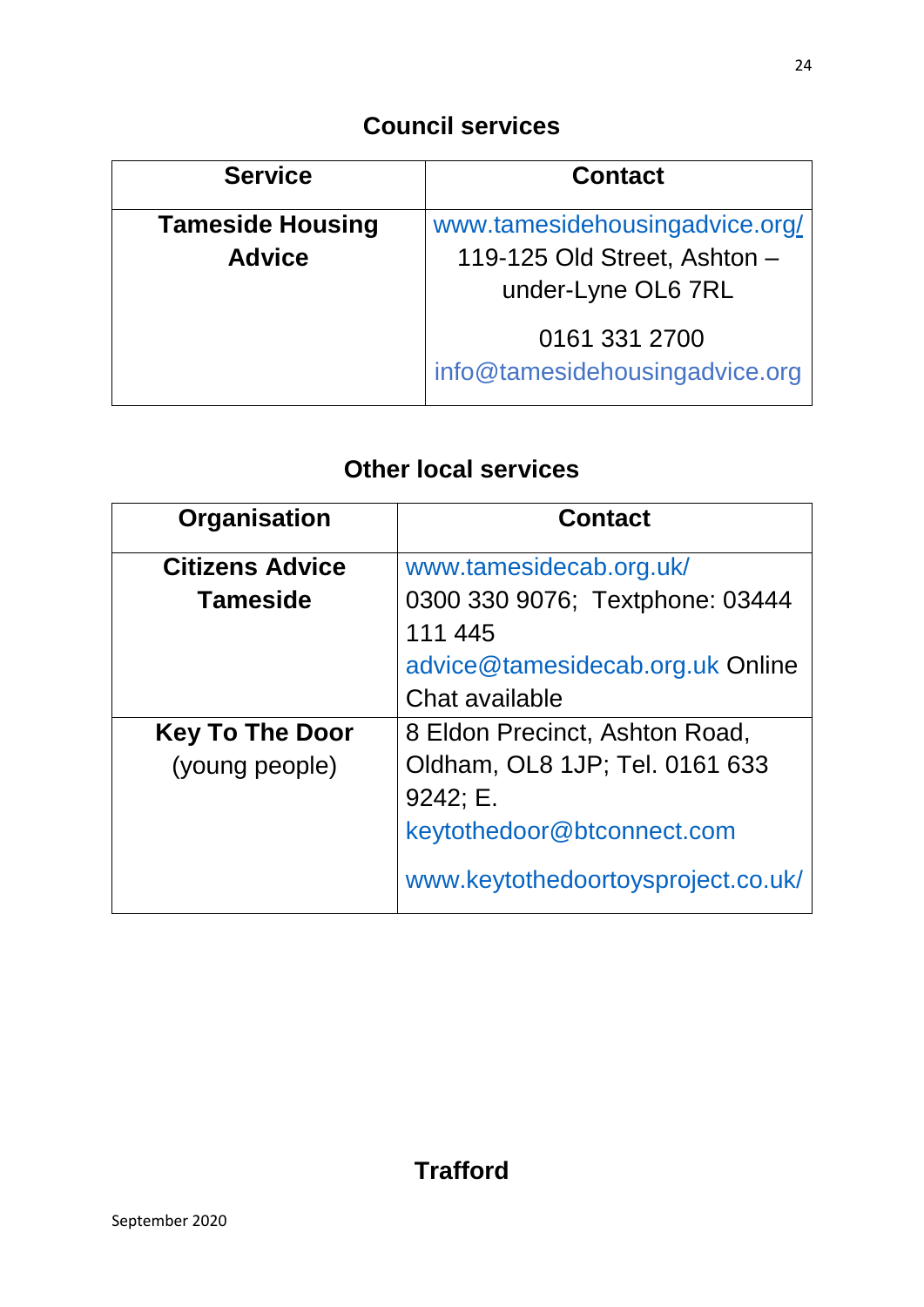| <b>Service</b>                   | <b>Contact</b>                |
|----------------------------------|-------------------------------|
| <b>Housing Options Service</b>   | Waterside House, Sale         |
| <b>Trafford (HOST), Trafford</b> | Waterside, Sale, M33 7ZF;     |
| <b>Council</b>                   | Tel. 0161 912 2230; Tel.      |
|                                  | 0800 218 2000 (out of         |
|                                  | hours); E.                    |
|                                  | HOST@salixhomes.co.uk         |
|                                  |                               |
|                                  | www.trafford.gov.uk/residents |
|                                  | /housing/housing-             |
|                                  | advice/Housing-advice         |

| <b>Contact</b>              |
|-----------------------------|
| www.casort.org/contact      |
| 0300 330 9073; Facebook,    |
| <b>Twitter, Online Chat</b> |
|                             |